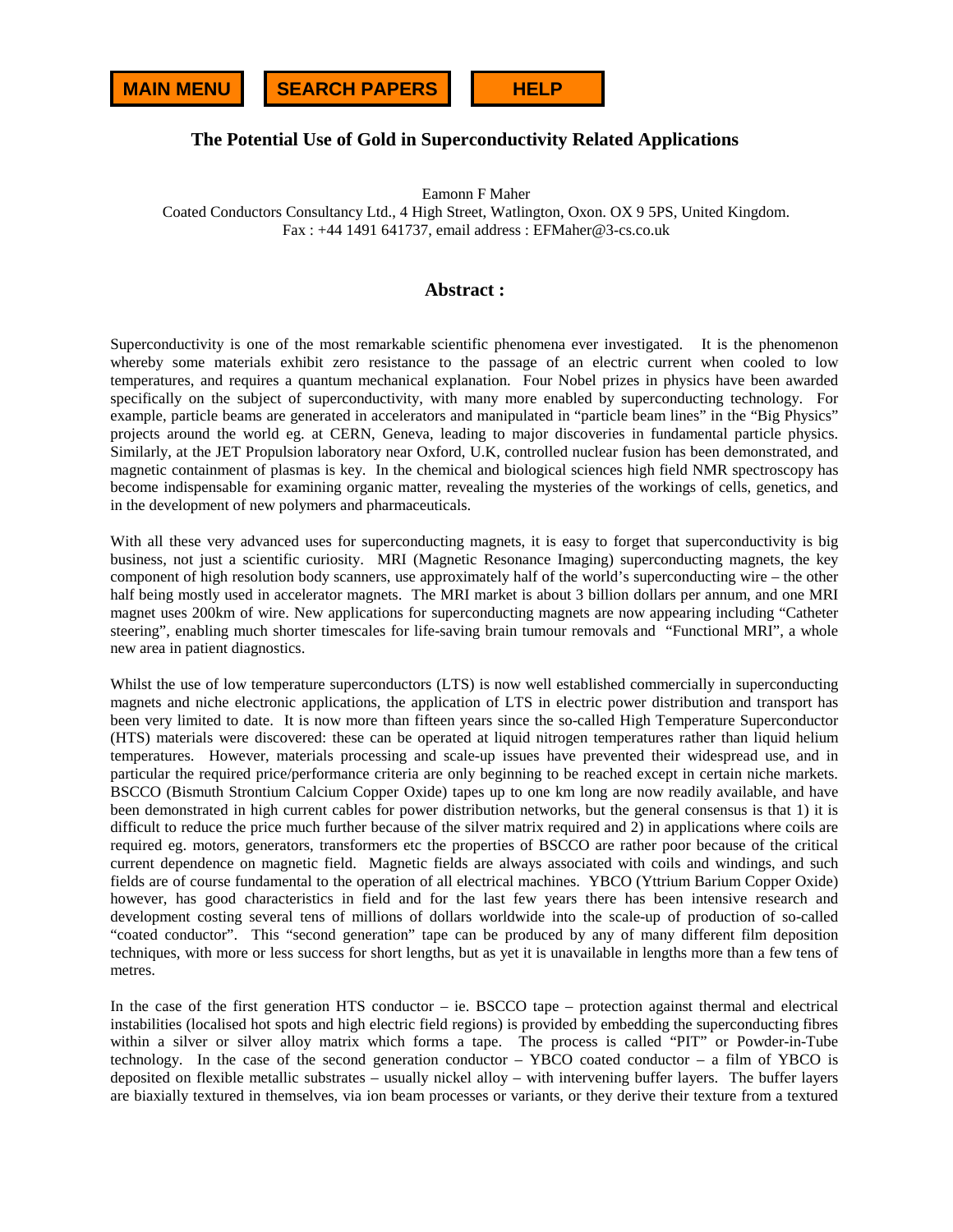substrate produced by mechanical rolling followed by annealing and recrystallisation steps. The objective is to produce a biaxially textured YBCO film with as few high angle grain boundaries as possible, since these are known to reduce critical currents drastically. In order to give the required degrees of thermal and electrical protection a metallic overlayer is used. This so-called "shunt layer" is typically between 300nm and 3 microns thick in research samples, and will in the future depend on the application area, and the degree of protection demanded. This protective layer has other requirements and functions. For example, it must be resistant to oxidation at high temperatures which arises during processing steps and/or in service in an overload situation, and it must serve as a barrier to prevent ingress of moisture into the YBCO.

One of the aims of this paper is to consider the possible choices for this metallic "protection" layer. To date only silver and gold layers have been used in practical examples and there are excellent technical reasons for this choice involving key parameters such as the electrical and thermal conductivities, contact resistance, specific heat capacities, oxidation potential, lattice constant, coefficient of linear expansion etc. This paper will consider the likely relative importance of these parameters and indicate current gaps in our understanding.

The other principle aim of this paper is to obtain an order of magnitude estimate, on the basis of market predictions and known requirements, of the total tonnage of the metal overlayer which will be used in the production of coated conductors for application areas in the future. This calculation is done in several different ways, assuming a layer of gold one to two microns thick on a one cm wide tape. Firstly, from the known usage of wire in the current major market for MRI magnets, it is possible to calculate the tonnage of metal overlayer which would be used if the new HTS coated conductor became a direct replacement for the existing LTS wire. For certain technical reasons this is not actually a very likely scenario but it is a useful starting point and is based on real current usage of superconducting wire today and only a 50% market penetration. The second method used here is to consider the production capacity of the BSCCO plants which have been set up to service the future requirements of the power industry. The largest US plant will be producing 20,000km per annum before 2010 and, if, as most workers in the field now acknowledge, this BSCCO capacity translates in the future to a similar coated conductor capacity, then it turns out that the tonnage of metal overlayer required worldwide will be rather similar to that calculated from the MRI wire replacement scenario above ie about 77 metric tonnes of gold. The third and final calculation method we have used in this paper is based on a number of market predictions of the growth of the use of HTS in various power applications made by various organisations worldwide. For the case of the US DOE 2001 forecast, the requirement is again 20,000km for the US power distribution industry alone by 2020, and this translates into ten times this amount for usage worldwide. Again, this is rather conservative and does not take into account the potential other major uses of coated conductor, in, for example, MagLev (Magnetically Levitated) trains, ships motors etc etc. So very conservatively we conclude that the annual tonnage of gold, if gold is indeed the material of choice for the protection layer, is certainly of the order of 100 Tonnes pa, and quite probably an order of magnitude more if further applications are realised. This excludes some relatively minor usage in electronic applications of both HTS and LTS superconducting materials which can conveniently be classed as "electronic uses" where the overall scenario is similar to that of mainstream electronic applications – ie bond wires, contacts, pcb's etc.

In addition to these scenarios, we must add an extremely important recent development in coated conductors which may well accelerate volume applications. A recent international patent application, filed by 3-Cs Ltd., a small startup company in the UK, considers the integrated manufacture of HTS power devices (including motors, generators, transformers, energy storage magnets and the like) in the form of essentially cylindrical modules which would be much easier to fabricate than long lengths of coated conductor. The essence of this invention is the use of thin film deposition and patterning techniques, originally devised for the semiconductor industry, but applied in three dimensions instead of two. Thus patterned layers are built up successively on a rotating cylindrical former and reelto-reel winding processes are completely eliminated. Initial feasibility studies have given promising results and the new concepts are set to bring the market much closer. As for the conventional coated conductor approach, metallic overlayers are still required in the same proportion to protect the underlying YBCO layers and to enable low resistance contacts to be made.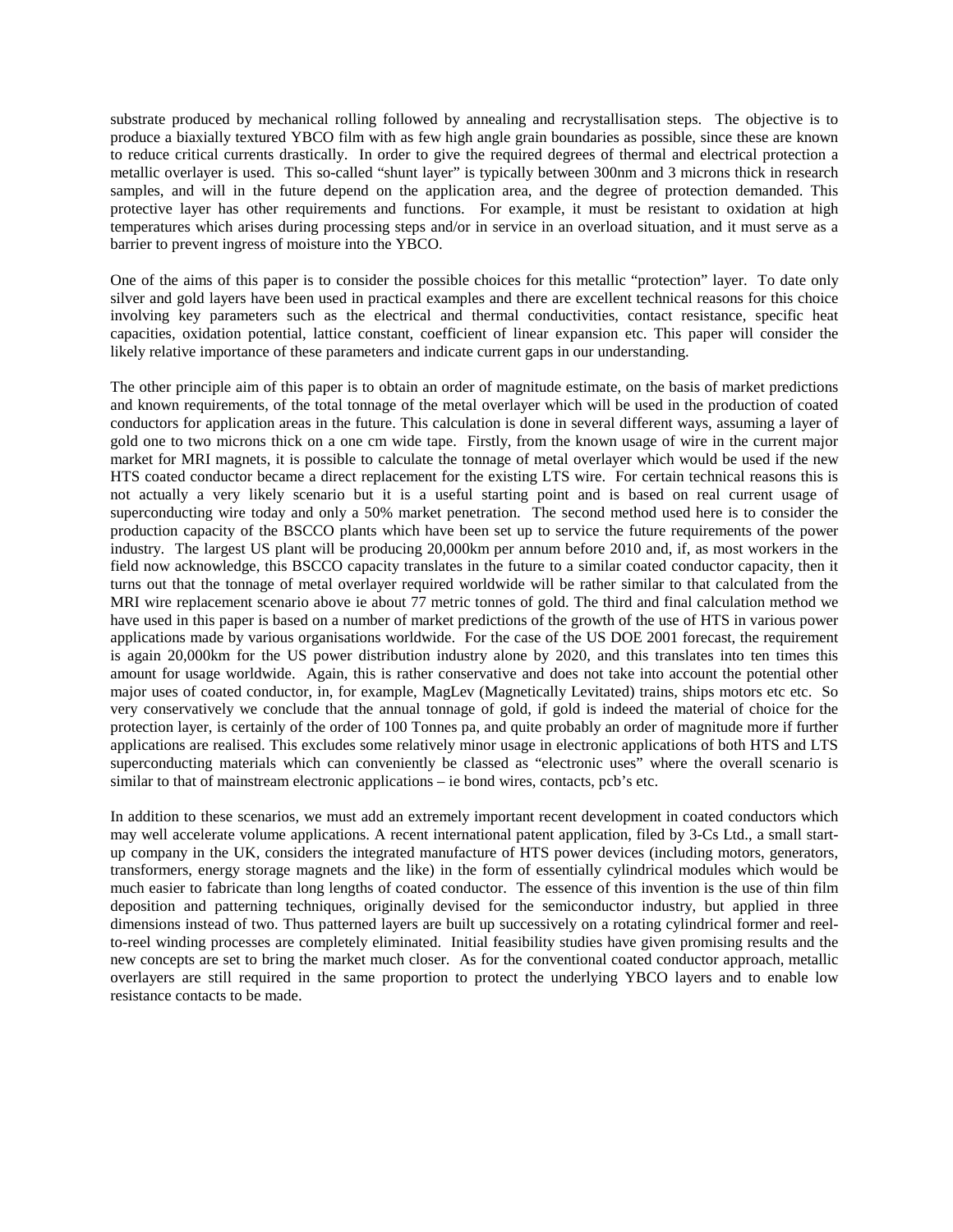## *Introduction*

Superconductivity is no longer a scientific curiousity. For more than 40 years it has been a commercial reality  $$ mainly in the form of superconducting magnets using so-called "Low Temperature Superconductors" (LTS) wires made of Nb:Sn or Nb:Ti alloys. Tens of thousands of superconducting magnets are now in daily use worldwide for high field NMR (Nuclear Magnetic Resonance) and MRI (Magnetic Resonance Imaging). Prior to these wellknown applications superconducting magnets were mostly manufactured for the research community, starting with solid state physics investigations and continuing into the world of "Big Physics", where particle accelerators require beam-steering magnets producing enough field to guide the high speed particles around, for example, huge synchrotron rings. Nowadays there are even superconducting magnets which help surgeons to steer catheters within the human body in order to perform difficult operations – for example in the investigation and removal of brain tumours. Until recently, all these magnets have required liquid helium for cooling, or very sophisticated refrigerators, and their operating temperatures have been in the region 2 to 20K.

Since the discovery of high temperature superconductivity (HTS), which resulted in the possibility of operating superconducting devices at much higher temperatures (typically 77K, the temperature at which nitrogen liquifies) the number of potential applications has increased enormously, and the technology is poised to reach far beyond the existing magnet applications and into new areas such as power generation, distribution and transport. Worldwide, tens of millions of dollars are now being spent in R&D on new forms of conductor to address these new application areas because of the potential benefits in energy efficiency (and consequent reduction in atmospheric pollution), reduced weight and size, and enormous current densities possible compared with copper-based conductors operating at room temperature. These very high current densities are possible because there is zero electrical resistance below the critical temperature and thus there is no Joule heating. Joule heating within electrical machines is obviously wasted energy and is equivalent to friction in mechanical systems, but the problems are more severe than that. Resistive or Joule heating can lead to thermal runaway and premature failure of components.

As we shall show, gold has a part to play in the new superconductors, known as "coated conductors" based on YBCO films deposited on buffered nickel alloy substrates. This is partly because of its high thermal and electrical conductivity, high specific heat capacity, resistance to oxidation and general compatibility with high temperature processes. Moreover, its lattice match and thermal expansion match to the underlying superconducting YBCO layer are excellent and results in some new possibilities currently being examined.

We begin with a brief review of the history and backgound of low temperature superconductivity, and its scientific importance and commercial exploitation before moving on to consider high temperature superconductivity and its likely impact in the 21st century. The detailed explanation of superconductivity is beyond the scope of this paper, and indeed high temperature superconductivity is still not fully understood. However, it is necessary to have some background on the major observations, effects and explanations in order to understand the present state of development and to comment on existing applications before making predictions about future applications. It helps to have a physical picture in mind whereby pairs of electrons can move through the crystal lattice without actually bumping into the lattice and losing energy through scattering mechanisms. This behaviour is possible because of "polarons" ie lattice perturbations which couple the pairs of electrons and allow them to move unobstructed by the lattice.

### *History and background of Superconductivity*

Superconductivity was discovered in 1911 by the Dutch physicist, Prof. Kammerling Onnes (1), while he was carrying out experiments on the conductivity of metals at very low temperatures at the University of Leiden. He had first succeeded in liquifying helium in 1908, and in 1913 he was awarded the Nobel prize for his low temperature investigations into the properties of metals. In 1911 it was already known that conductivity was dependent on the amount of scattering of the electrons at imperfections in the latttice – in particular, impurities and lattice vibrations. Such low temperatures, around 4.2K, had never been reached before, and he first started investigating the electrical resistance of platinum and gold, probably on the basis that they were very pure and did not have significant oxide layers to affect the voltage measurements. Normal behaviour was observed, with resistance gradually decreasing with temperature, as expected. Then he moved on to investigating very pure mercury and to his amazement he observed zero voltage drop across a capilliary tube containing a thread of solidified mercury as the sample was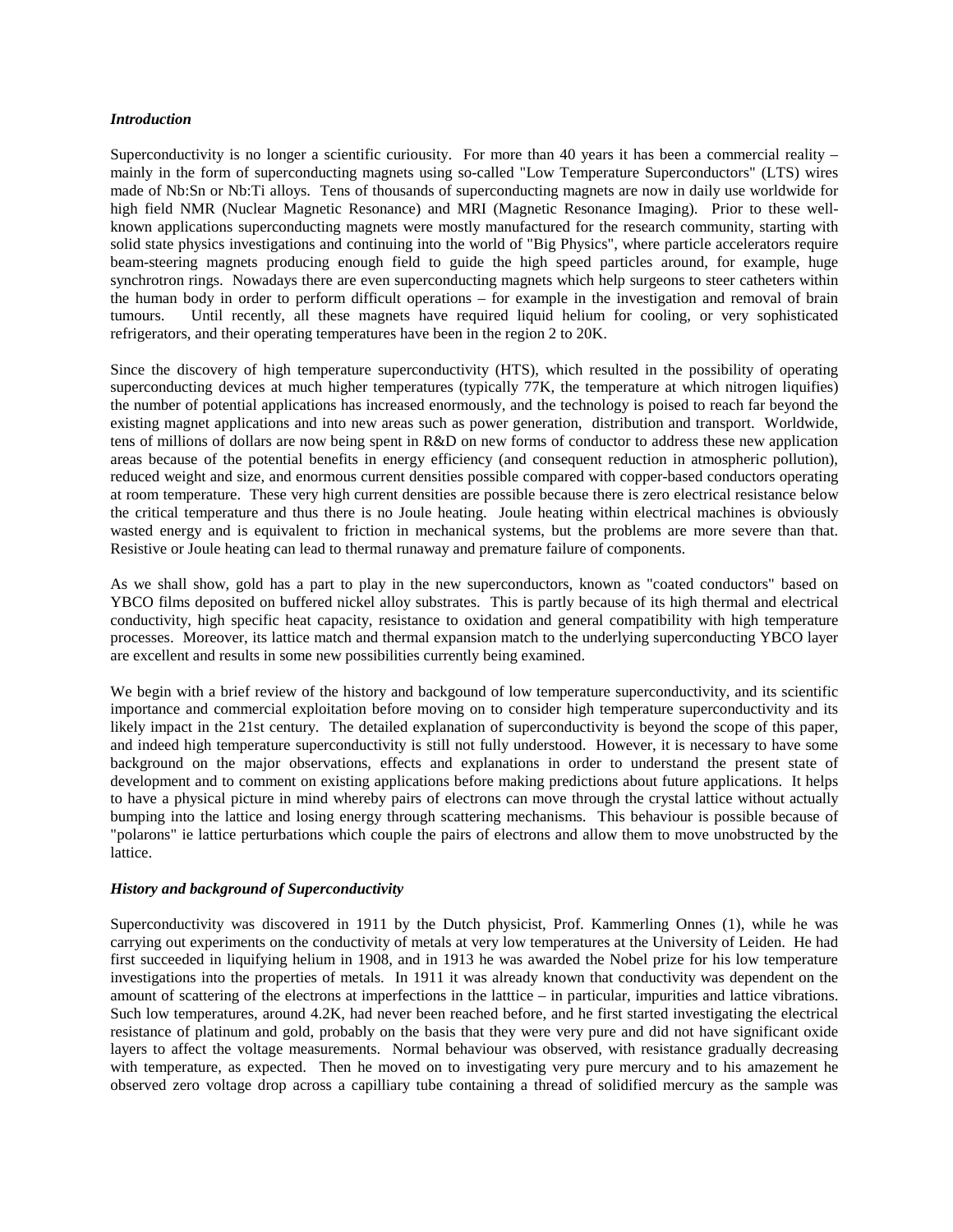cooled in the region of 4.2K. Figure 1 shows his plot of resistivity as a function of temperature, with its sharp transition.

The temperature at which such a sudden decrease in resistance is observed for a superconductor is called the "critical temperature" and written  $T_c$ . Below  $T_c$ , it is also observed that as the current is increased beyond a critical value, the zero resistance behaviour disappears and the superconductor behaves as a normal metal. There is thus a specific critical current  $I_c$  for a superconductor at any temperature below  $T_c$  - see Figure 2 – and lowering the temperature enables an increase in I<sub>c</sub>. Sharp transitions such as these must have prompted at least some physicists to think in terms of "quantum phenomena" which only a few years before had provided explanations for the photoelectric effect and the "ultra-violet catastophe". In both of these cases, sharp cut-offs in the relationships between physical parameters had been observed and could not be explained using classical physics. Quantum theory was in its infancy and Planck's constant was a key parameter. A satisfactory theoretical explanation for superconductivity, however, did not emerge until the 1950's by which time solid state theory was well developed and the role of electron-phonon interactions was much better understood.

At first this discovery of superconductivity produced tremendous excitement as people realised the implications of zero electrical resistance for all electrical machines and power transmission cables. Omnes even performed an experiment whereby a current flowed in a loop of lead wire for over a year without any power supply and without significant current loss. This was the first demonstration of a "persistent current" – which is key to the operation of today's high-field NMR spectrometers. However, it was soon established that, at least for the superconductors investigated at that time, there also exists a "critical magnetic field" above which superconductivity completely vanishes (Figure 3), and that this critical field was too low for the superconductors to have any practical significance. The reason for this is that any conductor carrying current generates its own magnetic field called the "self-field" and for these early superconductors (now called "Type 1") the self-field alone was enough to prevent high supercurrents. Increasing the external field around a superconductor further reduces the critical current at a given temperature, or, for a constant current below the critical current, increasing the temperature further reduces the critical magnetic field.

Figues 2 and 3 are schematic, but represent quite well the behaviour of Type 1 superconductors, where the superconducting transition is very sharp for both temperature and magnetic field. For Type 11, or "mixed state" superconductors described below, the transitions are not quite so sharp but nevertheless the change from normal to superconducting behaviour results in many orders of magnitude change in the amount of current which can be carried without any resistive heating.

Thus it was known that the critical current  $(I_c)$ , critical temperature  $(T_c)$  and critical magnetic field  $(H_c)$  were all interdependent on one another, and this can be conveniently shown on a critical surface phase diagram – see Figure 4 – where the current axis is labeled J, the symbol for current density, which is simply the current divided by the cross-sectional area of the conductor. H is the symbol used by physicists for magnetic field. In the diagram, any combination of the parameters J, T and H inside (below) the critical surface will result in superrconductivity, whereas any combination outside (or above) the critical surface represents the "normal" state.

In the 1930's, superconductivity was still being regarded as an unexplained scientific curiosity – a sort of quantummechanical perpertual motion machine – and supercurrents were still very low in the many materials investgated. However, an important discovery was made which shed some light on the situation. It was found that superconductors below their critical temperature behave like magnets. Prototype Maglev (Magnetic Levitation) trains have been based on this principle, now known as the "Meissner Effect" after one of its discoverers (2). In the Meissner effect (see Figure 5), the flux from an external magnet is excluded by the superconductor, and this exclusion is what causes the superconductor to behave like a magnet in opposition. The Meissner effect remains a convenient and rapid way of assessing superconductivity in materials, see (3), for example. The more detailed scientific explanation is that the external magnetic field induces current loops in the superconductor which collectively generate an equal and opposite magnetic flux. However, if the external field becomes larger, the flux starts to penetrate into the interior of the superconductor and there will come a point at which it becomes "normal" ie it reverts to the normal, resistive, state and is no longer superconducting.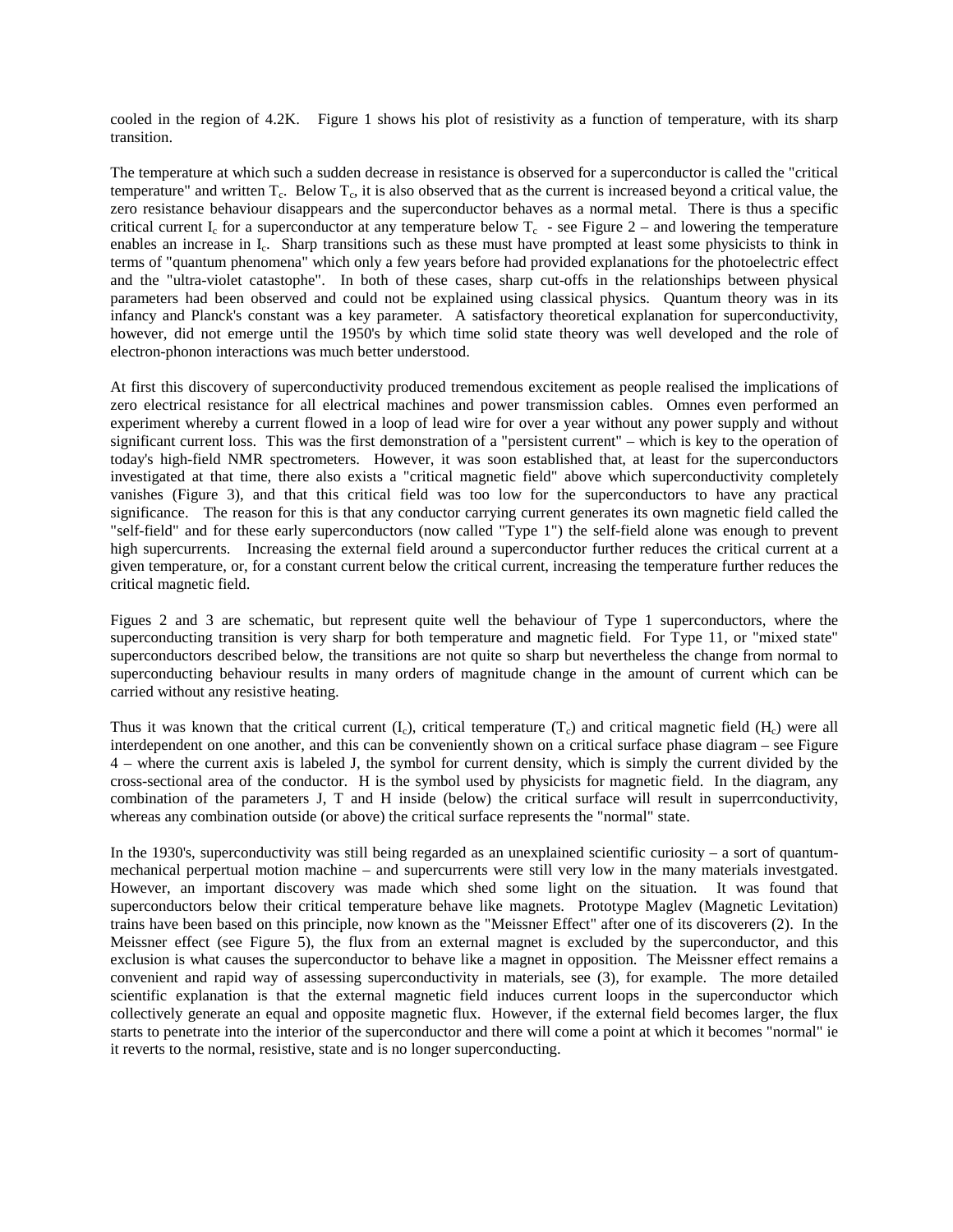#### *Distinction between Type I and Type II materials.*

The superconducting elements are nearly all Type 1 - only Niobium, Vanadium and Technetium are Type II. For the Type 1 materials, the ones first discovered, complete flux penetration occurs at quite low fields resulting in rather poor critical currents as stated above. Figure 6 shows the periodic table colour-coded according to whether the elements are superconducting or not at normal pressures. As can be seen, approximately half of the metals are superconducting and it is interesting to note that the elements Cu, Ag and Au are not superconducting even though they have the best normal state conductivities of all the metals. A basic rationale for this somewhat surprising fact can be found in (4).

However, for the commercially much more important Type II superconductors, which are mostly niobium alloys and copper oxide perovskites to date, the flux can penetrate easily in some regions whilst other regions are highly superconducting, and completely exclude flux. In fact, this is what enables the Type II superconductors, first classified by L.V. Shubnikov in 1936 (5), to have very high "upper critical magnetic field". The first Type II material (Pb:Bi) was actually discovered in 1930, before the Meissner effect (1933), and of course before the distinction between Type 1 and Type II was recognised, let alone understood. A convenient way of showing the distinctions between Type I and Type II superconductors is shown in Figure 7 a) and b). In a), the behaviour of a Type 1 superconductor is illustrated in terms of its response to an applied magnetic field. When the critical value  $H_c$ is reached, the currents responsible for the induced field have reached their critical value I<sub>c</sub>, and the superconductor flips to the normal state, and the induced magnetic field collapses. However, in Figure 7b), showing what happens in the case of a Type II superconductor, there is a lower critical field  $H<sub>cl</sub>$ , below which all flux is excluded, but as the field is increased between  $H_{c1}$  and  $H_{c2}$ , the superconductor is in the "mixed state" and only partially excludes the flux. When the upper critical field  $(H<sub>c2</sub>)$  is reached the flux penetrates completely and the superconductivity collapses and all of the material reverts to the normal state.

The important point is that the Type II superconductors can carry much higher critical currents in the superconducting regions, which are effectively separated from one another by normal regions. This gives rise to the concept of flux lattice vortices, or an orderly array known as the "fluxon lattice". Suffice it to say that if the flux lattice is pinned, where the pinning centres are usually due to lattice defects such as inclusions, impurities, grain boundaries or even radiation defects, then high critical currents are transported. If however, the fluxon lattice starts to move, then this dissipates energy and results in electrical resistance. Hence the crucial feature of the commercially useful Type II superconductors are the values of the critical currents and critical magnetic fields below which superconductivity is maintained, and  $J_c$  and  $H_c$  are again very much interrelated. A current always gives rise to a magnetic field, and a changing magnetic field around a conductor, or superconductor, always gives rise to a current.

The breakthrough in the understanding of superconductivity in Type I materials was formulated in 1957/58 by Bardeen, Cooper and Schreiffer (6) and they received the Nobel Prize in 1972 for this work, which is called "BCS Theory". In the early '60s Type II materials became commercially available (starting with NbZr) and around the same time Bean proposed his "critical state" model (7) for understanding the influence of an applied field on the "mixed state" – the origin of the fluxon lattice - which of course is intrinsic to Type II superconductors. Coupled with the Bean "critical state model", BCS theory is still widely used although it is not entirely adequate for the understanding of the new HTS superconductors, which are all Type II. Also in the early 1960's Josephson (8) discovered that electron pairs could tunnel through the junction between two superconductors separated by a very thin insulator. This work resulted in yet another Nobel Prize in the area of superconductivity in 1973. The applications are in electronic devices known as SQUIDS - Superconducting Quantum Interference Devices – but we do not consider these here because the general use of gold in electronic devices, for bond wires, contacts etc is well known. This rather basic treatment of BCS theory and the Bean model will be sufficient to describe the advent of practical conductors for DC (Direct Current) power applications such as superconducting magnets, although it is not entirely adequate for AC (Alternating Current) applications.

Commercially viable LTS wires, of which the most important are based on Nb:Ti and Nb3:Sn alloys embedded in a "normal" metal matrix, first became available in the 1960's. This composite structure is produced by a combination of extrusion and wire drawing processes with heat treatments. Generally, the resulting wires are "multifiliamentary" – ie they consist of many long filaments of superconductor embedded in the matrix, which is typically copper. If the critical current is exceeded, the superconductor will suddenly "quench" and the copper matrix has to absorb the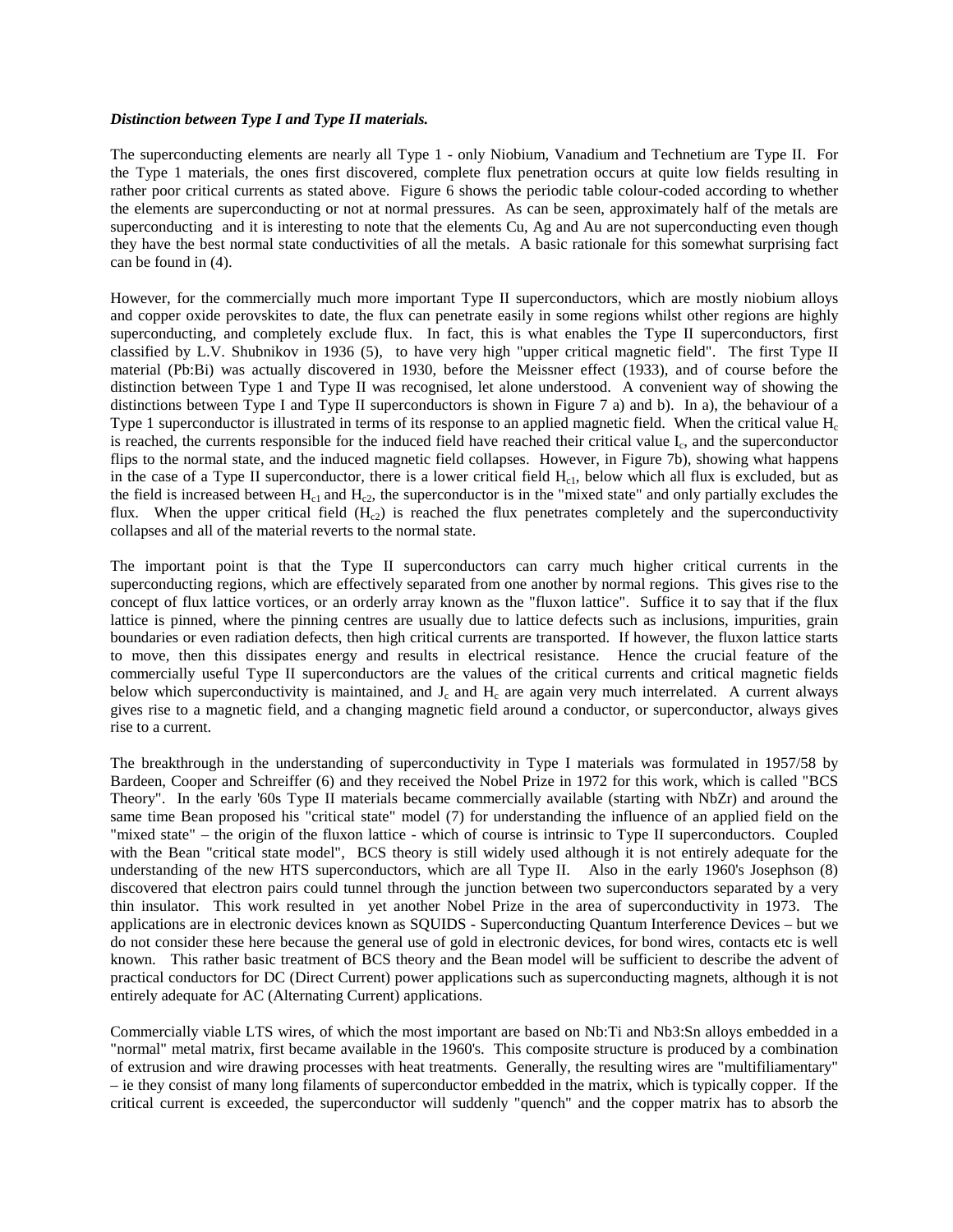electrical and heat energy because the filaments are no longer superconducting. The presence of the copper matrix is thus essential in the practical implementation of LTS conductors, and it is one of the objectives of this paper to show that HTS conductors also require a "shunt" path in the event of a quench, and this shunt path will generally be silver, gold or an alloy of gold and silver. The objective is to stabilise the conductor by preventing the formation of any local "hot spots" due to inhomogeneities, but also the system must be able to withstand the quench. For superconductors destined for power applications, whether LTS or HTS, the quench behaviour is clearly very important and we return to this point later.

#### *Current commercial applications of Low Temperature Superconductivity.*

The commercial application of low temperature superconductivity is almost entirely to be found in magnets. Superconducting coils are currently manufactured by winding LTS wires around formers, with reinforcement and insulation, and subsequently impregnating them with resin to provide an element of stability and protection. The main advantage of superconducting coils over conventional copper-wound coils is that they consume almost no power whilst being able to develop high magnetic fields for relatively small size. To date, the principal successful commercial applications have been as follows :

- 1. High field magnets (up to 21T) for physics research, especially solid state physics, and beam steering applications in particle physics.
- 2. High field magnets for NMR (Nuclear Magnetic Resonance) for molecule identification especially in the life sciences eg for genetics research. State-of-the art is 900MHz, corresponding to 21T.
- 3. Whole-body scanners using MRI (Magnetic Resonance Imaging) for medical diagnostics purposes. Typically 3 or 4 Tesla magnetic fields.

The necessity for low temperature refrigeration of any devices using LTS (Low Temperature Superconductivity) wire has severely limited more widespread use of superconducting magnets – typical operating temperatures are between 2 and 20K. For example, separation of materials using superconducting magnets is one area where higher temperature operation would be beneficial and probably lead to more widespread industrial uses. Other areas are catheter steering applications in medicine, and "small parts" MRI – for examining knees, elbows etc where the use of the very large whole body magnet is unnecessary. Also, many potential applications of superconductivity for the electric power and generation industry have not been commercialized because of this requirement for low temperature operation. The same is true of the transport industry. MagLev trains are still at the development stage in Japan. A notable exception to this lack of take-up is the use of LTS magnetic separators for industial purposes eg for extracting Kaolin. Some of these are used in very hot climates in remote locations, which confirms that helium cooling has reached high levels of reliability. For large magnets, advances in cryogenics have meant that the helium replenishment rate has been reduced to very low levels. Some MRI magnets need topping up with helium only once a year.

A whole new industry has grown up based on the technology of drawing and winding superconducting wires since the 60's. The technology is very advanced but mature, and the enabled applications generate substantial business around the world (9). Just to take one example, the market for MRI is now in excess of 3 Billion dollars per annum, and this would not have been possible without LTS wire. Typically, 200km of wire are used for the fabrication of just one MRI magnet, and there are about 2000 such magnets built per annum. Applications other than MRI magnets include NMR magnets, research magnets, "Big Physics" magnets (eg. for the accelerator ring at CERN), SMES (Superconducting Magnetic Energy Storage) for load levelling and UPS (Uninterrupted Power Supply) and industrial separators.

For the case of very high field magnets for NMR spectroscopy, some of which cost millions of dollars, it is becoming increasingly more difficult to satisfy the market demand for ever increasing field which results in better spectroscopic resolution. There are two important reasons for this which serve to illustrate some limitations of LTS wire and lead us naturally forward to consider HTS. The first of these is that in order to generate more field it is necessary to supply more "ampere-turns" ie operate at either higher currents and/or wind more wire. Apart from the obvious limitation on current – the critical current - the problem is that winding ever more turns leads to an increased field at the center of the magnet but this in turn reduces the critical current attainable. Thus adding further outside turns to the coil, which requires substantial lengths of high quality wire, becomes progressively less effective at increasing the desired field. This "law of diminishing returns" has severe economic consequences for high field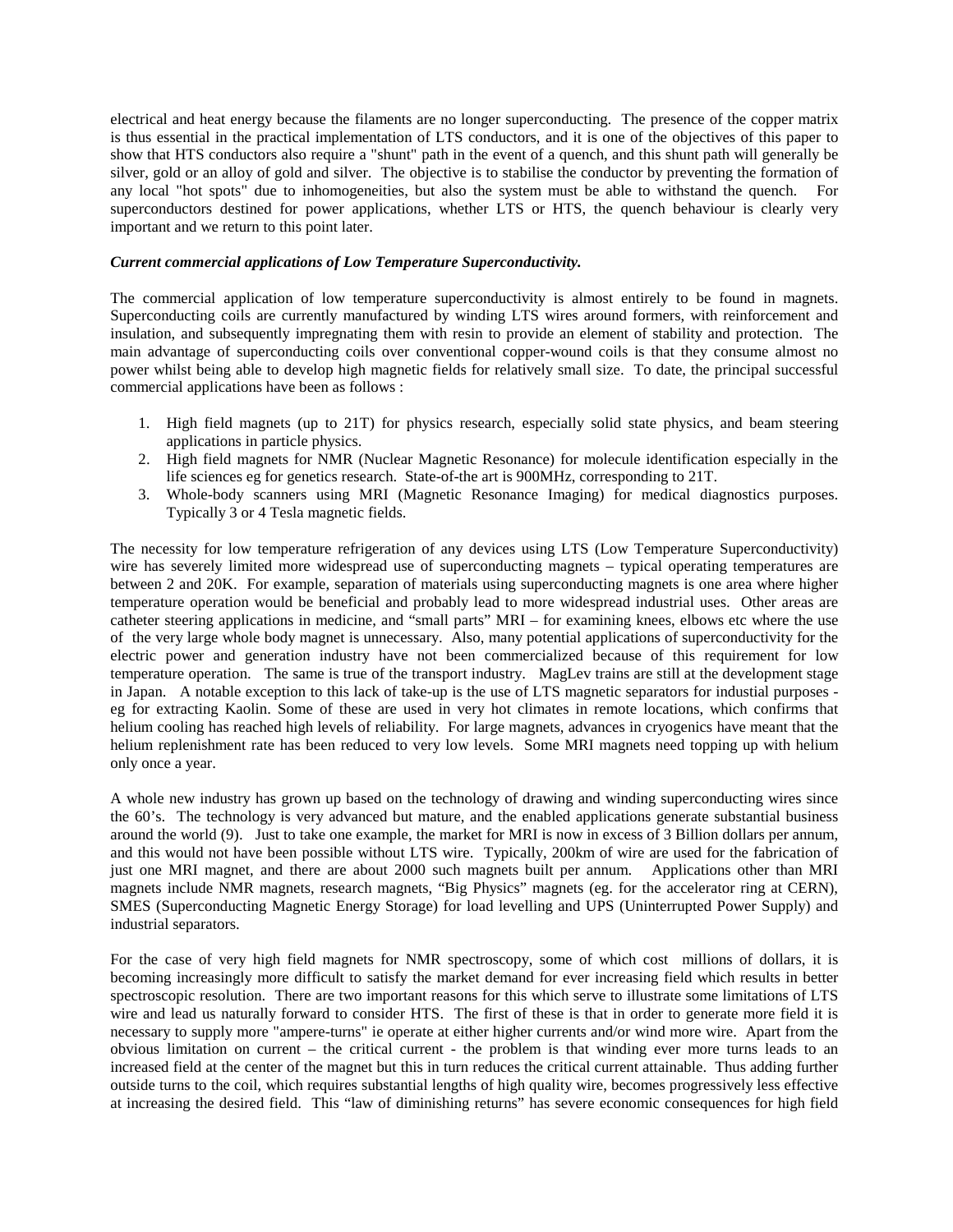magnets for physics research and high field NMR magnets, and is a major driving force for examining the possibility of HTS materials, where the critical currents can be much higher in field especially if they are operated at low temperatures. It is very much a case of the law of diminishing returns for the present generation of LTS wires, whereas it turns out that HTS materials have much better in-field characteristics and could be used to make "insert coils" to boost the performance of large NMR magnets with LTS outer coils. The other problem being faced for these very desirable high-field magnets is that the high fields generate enormous forces with the result that stress containment is becoming ever more difficult because the wire does not have sufficient strength to withstand such forces. Again, there is the chance of alleviating this problem with the new HTS materials.

To summarise, the attempts to introduce LTS materials into commercially viable devices other than magnets have largely failed, except for some very specialist electronic devices used for detectors. This is despite the fact that many LTS demonstrators were built in the 70's, especially for applications in the electric power and distribution industry, and, of course, for high speed computing using SQUIDS (Superconducting Quantum Interference Devices). The reason for this is that LTS devices have to be cooled to typically 4.2 to 10K, and this refrigeration penalty is too much for broader application in electrical machines eg. in motors, transformers, generators, cables etc. Even for magnet applications, some of which are reaching their technical limits using LTS conductors, the way forward is to consider HTS conductors to simplify refrigeration and, in some cases, to obtain greatly enhanced performance.

#### *High temperature superconductors.*

The comparatively recent discovery of the high temperature superconducting perovskite oxides by Bednorz and Mueller in 1986 resulted in yet another Nobel Prize (1987), and the critical temperatures for this new family of superconductors rose above liquid nitrogen temperature (77K) for the first time. For a few years many scientists tended to be too preoccupied with finding new materials with ever increasing critical temperatures rather than enhancing the other crucial parameters (critical currents and critical magnetic field) which were clearly at least as important once liquid nitrogen temperatures had been surpassed. The main focus should have been on bringing a practical HTS conductor with high critical current to market as soon as possible, but in fact this took several more years. The new ceramic superconductors were very complex oxide perovskite materials and difficult to process into forms suitable for applications. It was also found that BCS theory and the Bean model did not describe HTS materials quite so well, but this leads us to considerations beyond the scope of this paper.

Thin films of YBCO (Yttrium Barium Copper Oxide) with extremely high  $(J_c > 10^6$  Acm<sup>-2</sup>) current density were demonstrated on single crystal substrates (eg sapphire, and stontium titanate) using a number of different physical vapour deposition techniques at first. This work continued for electronic device applications, eg HTS SQUIDS and Fault Current Limiter (FCL) devices, but for a few years there seemed to be no way of producing a flexible wire or tape based on YBCO. In contrast, it was found that another compound, BSCCO (Bismuth Strontium Calcium Copper Oxide), could be packed in powder form into silver tubes and then subsequently processed such that tapes containing a high density of BSCCO superconducting fibres embedded in a silver matrix were produced. (There are clear analogies with the LTS multifilamentary wires where NbTi or NbSn filaments are embedded in a copper matrix.) The processing involves mechanical treatments, such as rolling and drawing, and some very sophisticated heat treatments which allow a controlled oxygen diffusion through the silver to obtain the correct stoichimetry for the BSCCO. (The silver matrix serves a number of other purposes besides mechanical support and these are considered in the section below on Quench Stability.) So-called PIT (Powder-In-Tube) conductors are now commercially available, with variations known as "2212" and "2223" referring to the precise stoichiometry. There are also "dip-coated" variants of BSCCO tapes which may be important in the future. Collectively, these are all known as "First Generation Conductors".

Unfortunately, although Tc for BSCCO (90-110K) exceeds that of YBCO (85-93K), the behaviour of the critical current in moderate magnetic field even at 77K is such that BSCCO's use will probably be primarily restricted to superconducting cables. This is because nearly all electrical machines have windings, ie coils of wire or tape, and each turn is bathed in the magnetic field generated by all the other turns. This superposition of field roughly increases the external field acting on each section of the tape by the number of turns and the critical current is thus greatly decreased from its self-field value. Operating at lower temperatures, of course, allows one to increase the currents once more, but the refrigeration penalty for the temperature drop required may outweigh the advantages of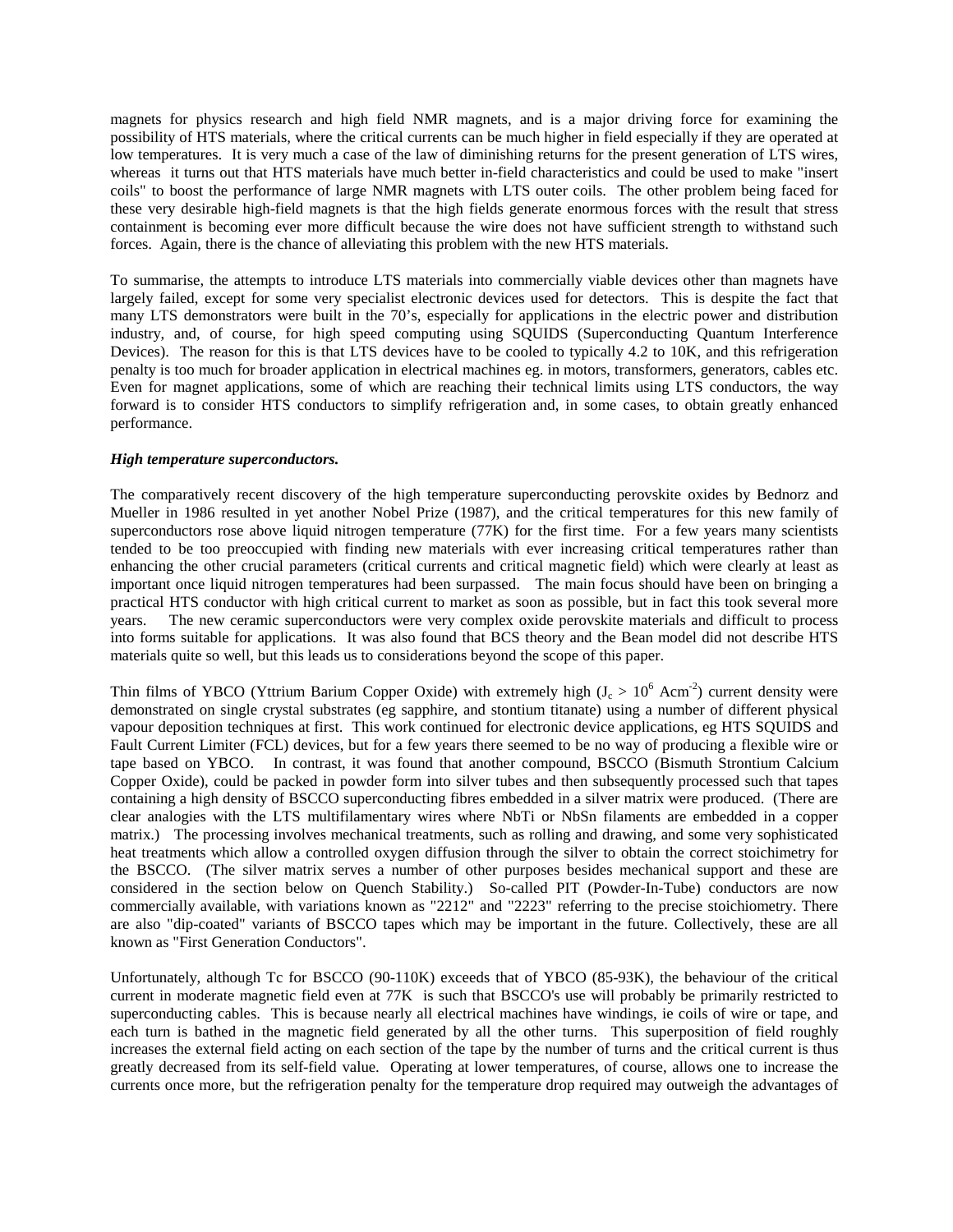high temperature superconductors in the first place, except perhaps for very specialised applications such as the insert coils for high-field NMR magnets.

No processing routes were found for YBCO equivalent to the PIT scenario for BSCCO. However, research into YBCO films continued in the 1990's and a very important distinction between YBCO and BSCCO was made which explained why the excellent  $J_c$  results for YBCO thin films on single crystals were not easily transferable to the case of films on flexible metallic substrates, in the initial attempts to produce a YBCO superconducting tape. It turns out that any grain boundaries in YBCO misoriented by more than a few degrees drastically lower the superconductivity (10). The percolative currents in polycrystalline film have to meander around any high angle grain boundaries or undergo scattering which results in heat and electrical resistance (11), (12). Regions such as this, which diminish the overall superconductivity, are often termed "weak links". Consequently efforts were made to produce textured films of YBCO such that the grains are nearly all just a few degrees away from the c-axis 100 orientation "out-ofthe-plane" and just a few degrees away from being oriented perfectly in the a-b plane.

The net result is that in the past six years there has been a sustained effort worldwide to produce so-called "Second Generation" conductors, which consist of a thin film of YBCO (or, more generally ReBCO, where Re denotes a rare earth element) deposited on a flexible metallic substrate, with buffer layers in between – see Figure 8. The performance of short lengths of these tapes even at liquid nitrogen temperatures is very impressive, easily surpassing that of BSCCO in all but the most moderate magnetic fields. Hence the tens of millions of dollars being pumped into this field worldwide to provide a successful, commercially viable scale-up route for YBCO "coated conductor". Once this has been achieved then a whole new raft of applications will be enabled just as for the introduction of LTS wire in the 60's. However, the applications are much broader, because of the higher temperature operation.

Before considering "coated conductor" or "second generation" conductor in more detail, and the importance of gold as a protective layer, we briefly summarize the current commercial position and opportunites for HTS, differentiating between "power" and "electronics" applications.

### *Commercial applications for HTS.*

During the last fifteen years since the discovery of HTS (13), frequent re-examination of both existing and potential markets for superconducting devices for power applications has taken place and a number of demonstrator devices – motors, transformers, SMES units etc - have been built using BSCCO tape around the world. If operating temperatures are reduced well below 77K, then their performance is reasonable but the self-field limitation at the higher operating temperatures precludes serious commercial interest in most applications. On the other hand, BSCCO current leads for LTS magnets have been a commercial reality for some years now, and BSCCO cables for power transmission in very confined spaces (eg. existing ducts where the conventional copper cables cannot carry an increasing power demand) are already being installed. In the downtown Copenhagen network since 2001, a BSCCO cable has been servicing the power requirements of 50,000 homes. There are now several manufacturing facilities worldwide capable of producing many tens of km of BSCCO "wire" per annum, and there are still improvements in  $J<sub>c</sub>$  values. However, the necessity for the silver or silver alloy matrix places a limit on the possible price reduction in the future and there will be limited market penetration in terms of replacement of conventional copper cables. A US DOE (Department of Energy) forecast for HTS wire demand is shown in Figure 9, assuming at least a factor of two improvement in Jc values from today's materials (14). The demand has been calculated from an analysis of the requirements of HTS in the North American power distribution networks – see Table 1.

Meanwhile in the case of electronic applications YBCO thin films on single crystal substrates have been very successfully demonstrated and commercialization is already taking place eg for narrow bandwidth filters for the base stations of mobile phone networks, and also in SQUIDS for detecting and amplifying minute signals in instrumentation eg in sensors for instrumentation used by earth scientists during geophysical exploration, in medicine for recording brain activity, and in industrial applications for Non-Destructive Testing – NDT. As for the use of LTS in electronic applications, HTS applications in the electronics area require some use of gold for bond wires and contacts etc, but this will not be a major usage and will simply fall under the existing "electronic applications" classification with one possible exception – YBCO thin film fault current limiters, which can really be better classified as power devices. The Connectus 2001 survey compares and forecasts LTS and HTS usage in the electronics and power sectors, and the most rapidly growing one is the power sector – see Figure 10 and Table 2.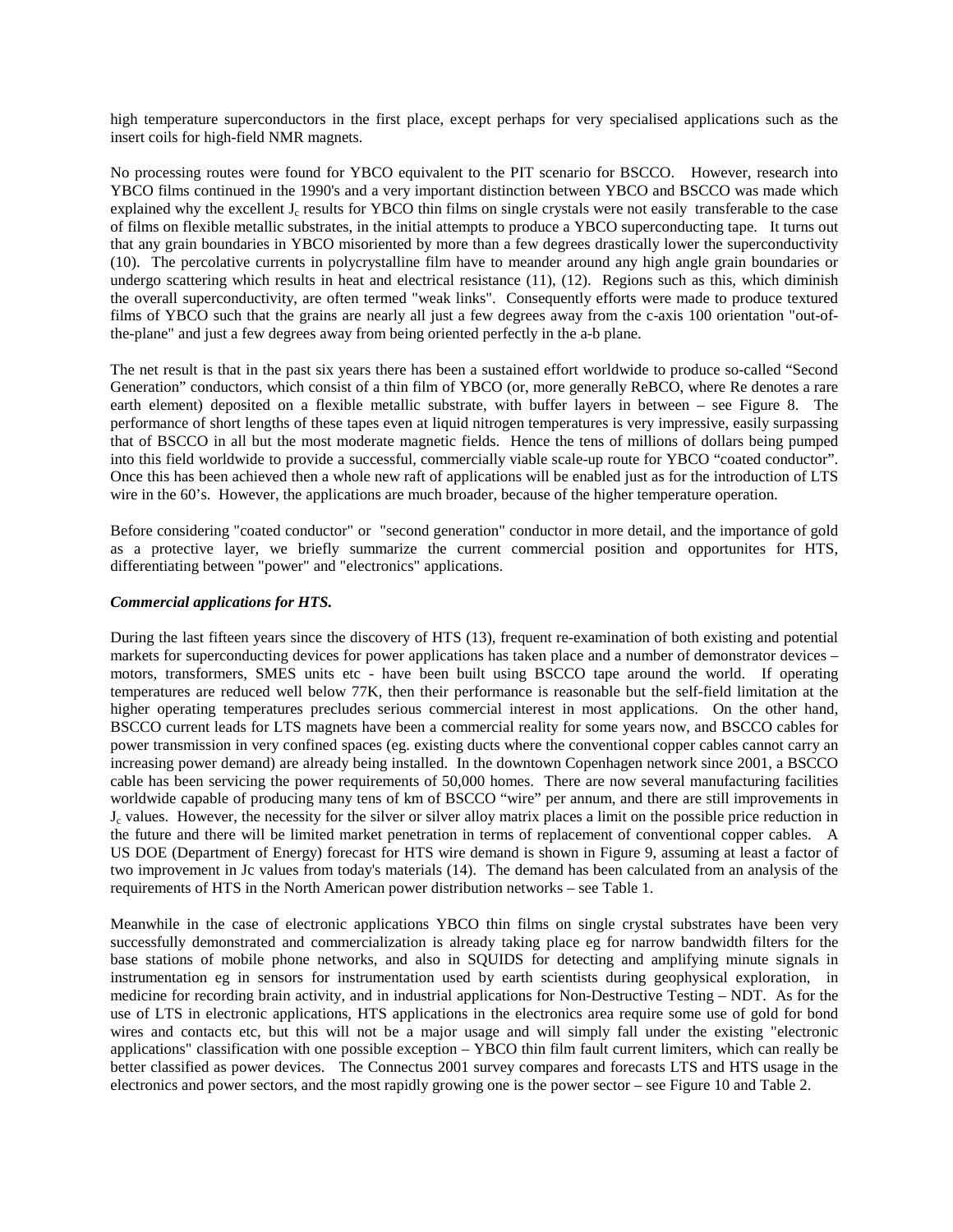YBCO thin film based FCL devices are already commercially available and serve the purpose of a self-regenerating electrical fuse or circuit breaker, by virtue of the fact that transient currents exceeding the critical current will cause the superconducting film to become normal for short periods, and provided the heat generated can be removed safely and quickly via a protective metallic layer, the YBCO film recovers and returns to the superconducting state. Such devices can be used to protect local power distribution networks and can prolong the design life of power equipment by protecting against surges which could otherwise stress the equipment during fault conditions or peak demand cycles. There is already a market and it is part of the rapidly growing "red" areas (HTS power uses) of Figure 10. The protective metallic film, which is primarily a form of quench protection, is invariably gold for the reasons which will be discussed in the next two sections.

Undoubtedly, the next major commercial advance in the uptake of HTS will be the use of coated conductor in power applications. This may well proceed via niche applications – such as the HTS insert coils required to boost the highfield NMR magnets. For a comparison of the performance of BSCCO and YBCO conductors for a range of fields and temperatures, see (15). Such coils would ideally run in persistent mode, and the YBCO coated conductor is the better candidate from this viewpoint. However it must be emphasised that in most power applications AC losses will be very important. This is an area too complex to consider in this introductory paper.

### *Coated Conductors – the second generation*

For coated conductors, the thin films of YBCO (or other ReBCO compound) must be smooth and very well textured i.e. as near to the case of a long single crystal as possible. The "c" axis of all the grains must be aligned in essentially the same direction, close to the normal of the plane of the film deposition, and the number of high-angle grain boundaries in the ab-plane must also be minimized, since these also act as "weak links" or obstructions to the percolative supercurrents. The current tries to go around such obstructions, which affects the  $J_c$  values. In order to achieve this well-oriented texture, and smooth surface, there are essentially three approaches, which we consider in turn.

The first is called the "RABiTS" (Rolling Assisted Biaxially Textured Substrate) approach whereby the flexible substrate is itself textured, and subsequently serves as the template for imparting texture to buffer layers and the YBCO layer all of which are deposited epitaxially. Originally conceived by workers at Oak Ridge National Laboratories in the US (16), the RABiTS process consists of fabricating the textured substrate by a series of rolling/reduction operations and heat treatments on nickel and nickel alloys, which have the correct cubic lattice and atomic spacing for successful YBCO growth. The substrate tape is typically between 30 and 100 microns thick, and currently a very successful substrate is Ni:W (17). Buffer layers are required to prevent diffusion of unwanted chemical species, especially ferromagnetic impurities, between substrate and YBCO layer and vice versa. The widely reported buffer layers are CeO (Cerium Oxide) and YSZ (Yttrium Stabilised Zirconia), but many other buffer layers and combinations thereof are under consideration. The layer thicknesses are much less than the substrate thickness, and this gives rise to a  $J<sub>e</sub>$  (engineering current density) value much less than the  $J<sub>e</sub>$  of the YBCO film itself. (The concept of J<sub>e</sub> is just as valid for LTS conductors and BSCCO, although the proportion of superconductor to supporting matrix is much higher for LTS wires and BSCCO.) The result is a tape typically 50- 100 microns thick having excellent texture, with the grains all having their c-axes pointing in the 100 direction, and having very little in-plane misorientation in addition. Physical vapour deposition processes such as thermal coevaporation (18) have been successfully used to produce RABiTS-based coated conductors but there are many other film deposition techniques under investigation.

The second approach starts with a smooth polycrystalline substrate where the grains are randomly oriented, usually Hastelloy, followed by a buffer layer deposition method whereby texture is induced during the deposition process. This first textured buffer layer can be deposited by IBAD (Ion Beam Assisted Deposition) or IAD (Ion Assisted Deposition). In IBAD (19), (20), during deposition of a YSZ film, a precisely angled ion beam is used to bombard the surface and force the buffer layer, usually YSZ or MgO, to grow in the preferred orientation. Shadowing, channeling and resputtering effects have been suggested as explanations for this textured growth. In the case of IAD, the ions are directed from a plasma in an unbalanced magnetron (21). The IBAD technique is much more developed and gives excellent results but many regard it as rather slow. However, only a thin seed layer is required on which other thicker buffer layers can be grown. IAD is showing promise and may be capable of much higher rates, but the degree of texture attainable is not yet sufficient.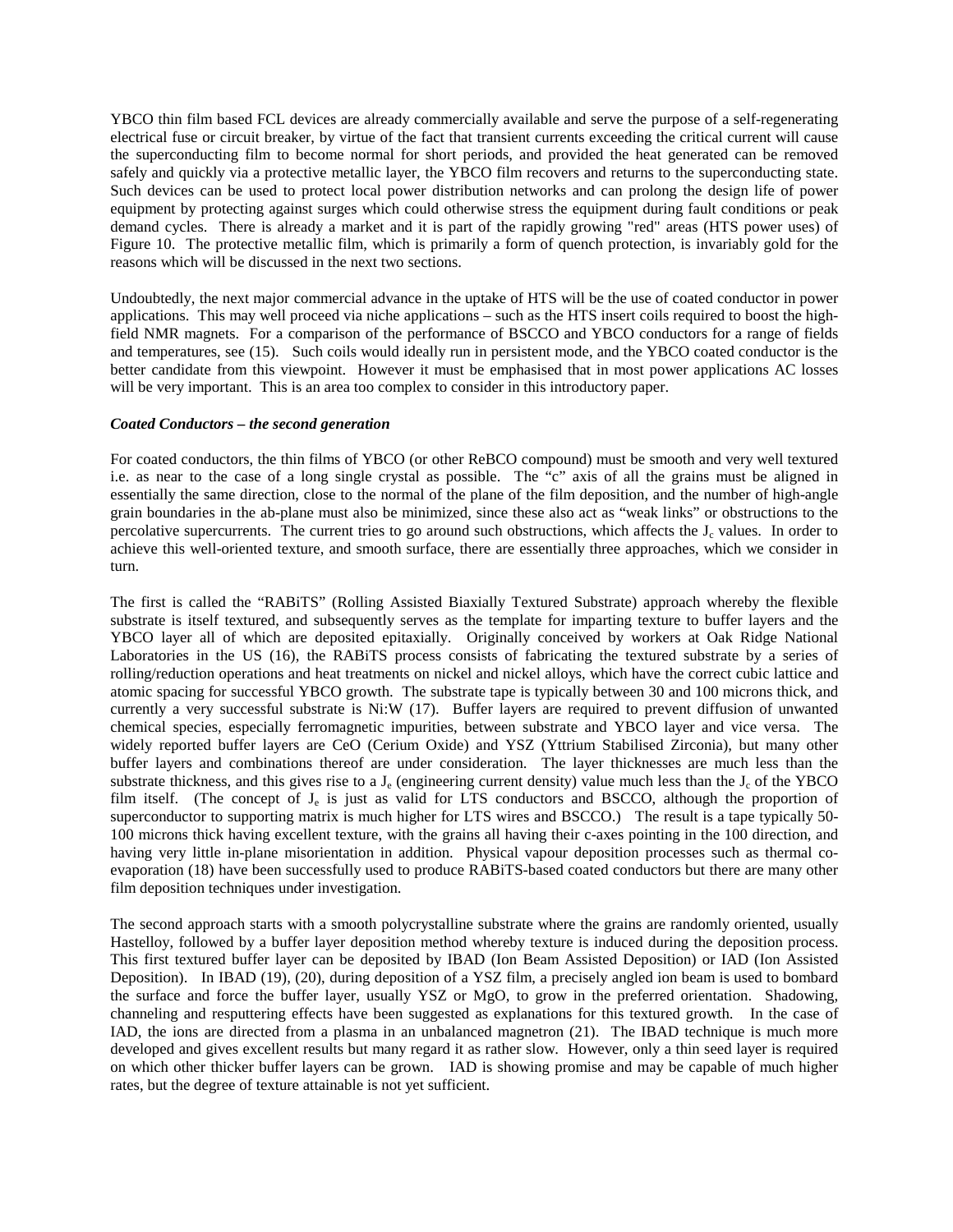The third approach, ISD, is also very promising – see for example. Again the substrate is untextured, but the buffer layer is deposited by Pulsed Laser deposition (PLD), or by Thermal Evaporation (TE). Texture is achieved at specific deposition angles for much the same reasons as for IBAD. For PLD, the precise angle can be achieved by ensuring that the substrate is positioned correctly with respect to the laser plume (22), whereas for TE shadow masks can be used to select or collimate the vapour (23).

The objective is always the same – to produce a textured buffer layer on top of which further buffer layers and the highly superconducting YBCO films can be grown. Otherwise the superconducting properties will resemble those of bulk material with  $J_c$  values in the range  $10^2$  to  $10^4$  Acm<sup>-2</sup> rather than the much higher performance thin films deposited on single crystals for superconducting electronics applications, where Jc can reach values between  $10<sup>6</sup>$  and  $10^7$  Acm<sup>-2</sup>. Values in the range  $3\times10^5$  and  $3\times10^6$  Acm<sup>-2</sup> are currently regarded as satisfactory targets for coated conductors, depending on application.

Starting with a textured substrate, as in the RABiTS approach, may well prove to be the most economical solution and lengths of several hundred metres of high quality substrate are already being produced using large scale production machinery. On the other hand, the best results to date, in terms of quality of the YBCO layers, have been produced using IBAD substrates. A major advantage of the IBAD and ISD approaches is that the substrate is stronger, and can therefore be thinner, than the RABiTS materials. Thinner substrates obviously lead directly to higher  $J_e$  values, for given  $J_c$  and YBCO layer thickness values.

Meanwhile, the major technical issues for scale-up of the tape, complete with buffer layers, YBCO film and metallic protective layers, are concerned with continuous processing of long lengths using the various film deposition techniques such as sputtering, thermal evaporation, CVD (Chemical Vapour Deposition), sol-gel etc etc. Good progress is now being made and 100m tapes will probably be available in the time scale of 1-3 years, with one km tapes following perhaps 3-5 years behind (24). However, there is an alternative approach (25), called the "3-C's approach" which has recently emerged which seeks to eliminate the requirement for long lengths of coated conductor by depositing and patterning multilayer films to make standardised modules using cylindrical substrates. The cylindrical modules form the basis of electrical machines – the new approach is not so much targeted at making cables, but there are possibilities in this area.

Whatever the precise details of manufacture of the coated conductor, including the 3-C's approach, it is absolutely imperative to have a metallic protective layer on top of the YBCO to act as a stabilizing layer in the event of local fluctuations when operating near the critical current. Either gold or silver is currently used, for very good technical reasons. This additional layer is not a big technical problem to deposit using any number of known techniques, but it is an important part of the overall structure and is highly likely to be the most expensive part when commercial exploitation starts in earnest. It is therefore possible to predict a large consumption of the gold or silver (or both) in the metallic protection layer in the future. Before attempting to calculate this consumption, we must consider "quench stability" in more detail.

## *Quenching and quench stability – a comparison between LTS and HTS*

Commercially available LTS wires (NbSn and NbTi), and commercially available HTS tapes (BSCCO) are both composites. For LTS wires, the superconducting fraction is in the form of long continuous filaments embedded in a metal matrix, usually copper. If the critical current is exceeded, the filaments flip to the normal state and now a large transient current has to be mostly carried by the copper matrix, with consequent Joule heating effects. This is known as a "quench". In the worst case, the temperature of the wire can increase such that it melts, and even in the best case there will be boil-off of expensive liquid helium. High field superconducting magnets can store megajoules of energy, and so the problem of "quench stability" is taken very seriously. Any local inhomogeneity or disturbance giving rise to a local increase in electric field or a temperature gradient can potentially give rise to a quench, and therefore the thermal and electrical design of the overall conductor is very important. Copper has excellent electrical and thermal conductivity and serves to stabilise the embedded superconducting filaments. However, the situation for LTS is further complicated by the fact that at low temperatures the behaviour of metals, even the non-superconductors, has a number of anomalies and transitions, albeit generally not so sharp as the superconducting transition. Thermal conductivity can be a strong function of temperature at these low temperatures. Also, the specific heat capacity of copper is three orders of magnitude lower at very low temperatures than at 77K, a typical operating temperature for HTS. Whilst these "anomalous factors" greatly reduce the refrigeration power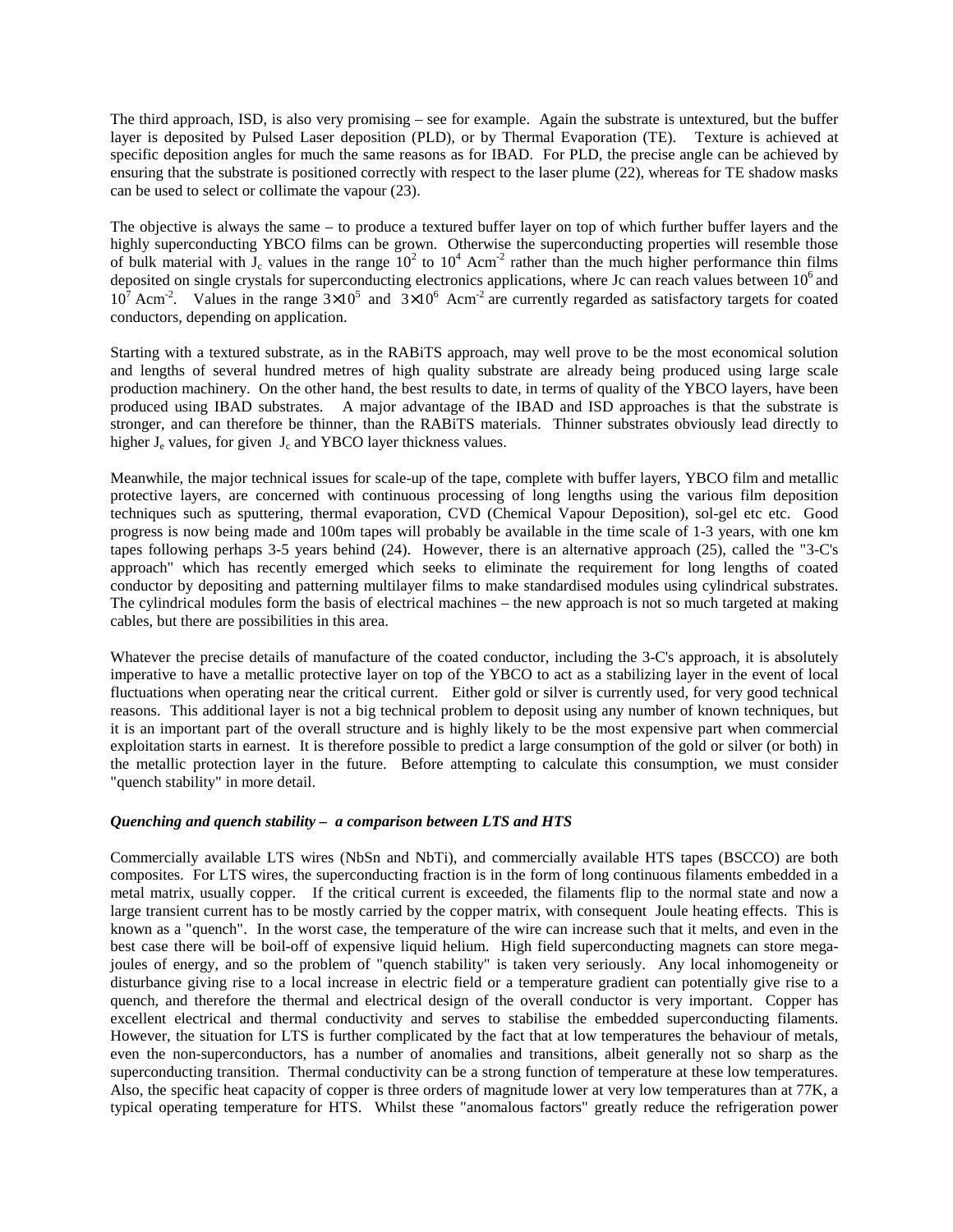necessary to keep the LTS system cold at these very low temperatures – a major reason for the success of large superconducting magnets, such as those used in MRI - it does mean that LTS systems have more severe stability problems than their HTS counterparts are likely to have in the future.

Nevertheless, HTS tapes must also be stabilised against unwanted quenches. For the BSCCO tapes, this is achieved by embedding the "colonies" of micaceous BSCCO platelets in a silver or silver alloy matrix. Usually, the long colonies are referred to as fibres although they are generally flat and may well be discontinuous – making operation in "persistent current" mode very unlikely. If the HTS material starts to go "normal", because of excessive or transient currents, then clearly all this current must be transferred to the matrix because the superconducting oxide is now in its normal state and therefore very poorly conducting compared with the silver matrix. Silver is an excellent conductor, both electrically and thermally and acts as a "shunt path" for any excess current. It is also compatible with the high temperature oxidation processes required in the manufacture of BSCCO tapes because oxygen can diffuse rather easily through silver and thus BSCCO stoichiometry can be achieved. At HTS operating temperatures, there is no anomalous behaviour of the metal matrix involved near the superconducting transition temperature of the supeconducting oxide, and therefore HTS conductors, even at the present stage of development, are inherently more stable when operating near their critical current limit and especially under AC or transient conditions – a major criterion for power applications.

In summary, the metallic matrix plays a very important role for LTS and First Generation HTS, not just as a structural component during processing and in the final form. Its main task in service is to suppress any tendency of the wire or tape to "quench" when operated near its critical current. Such a quench will begin at some inhomogeneity or disturbance in the system, and if not suppressed will quickly propagate through the system, perhaps with disasterous consequences. In the event of a complete quench, when the superconductor becomes normal, very high currents can be forced to flow in the metal matrix and the temperature rise due to Joule heating can be catastrophic. The ability of the matrix material to suppress electric field and thermal gradients depends on its electrical conductivity, contact resistance, thermal conductivity and, in terms of acting as a heat sink and minimising temperature excursions at a potential source of quenching, its specific heat capacity. Copper, silver and gold are the prime candidates for this purpose, although copper is not compatible with the HTS materials, partly<br>because of its oxidation characteristics. It is also interesting to note that copper, silver and gold are not It is also interesting to note that copper, silver and gold are not ferromagnetic – a very important factor when considering AC losses, which are beyond the scope of this paper.

This sets the stage for consideration of the protection layer for coated conductors, which of course have a substantially different structure from that of LTS wires or BSCCO tapes. There is no "matrix material". Instead there is a "protection" or "shunt" layer in contact with the YBCO layer and this is most frequently gold eg. (26), (27) but silver has also been used (28) and we now compare the two.

### *Comparisons between gold and silver for the protective layer.*

The purposes of the protective metallic layer, also known as the "shunt layer" which, in conventional coated conductor tape design is the final layer immediately on top of the YBCO superconducting layer are generally stated thus :

- 1. to prevent the formation of localised hot spots in cases where the critical current in the YBCO layer is exceeded momentarily or locally
- 2. to equilibriate the electric field between the superconducting layer and tape substrate when the transport current is near its critical value

The aim is to prevent a superconducting "quench" which occurs if the critical current is exceeded resulting in an instantaneous transfer of the current from superconducting layer into protective layer. Exceeding the critical current even locally will inevitably result in a temperature increase as the superconductor reverts to "normal", with substantial electrical resistance and joule heating. A thermal runaway situation (higher temperature, more electrical resistance, more joule heating, higher temperature etc etc ) ultimately leading to destruction of either YBCO or metal layer is to be avoided, whereas a reversible transition, without destruction, can be tolerated and indeed is the mechanism governing the behaviour of so-called FCL (Fault Current Limiter) devices which have self-limiting behaviour and can be regarded as a "self-regenerating electrical fuse". The switching behaviour of FCL devices with a gold protective layer has been examined in some detail (29), but it is very important to remember that in such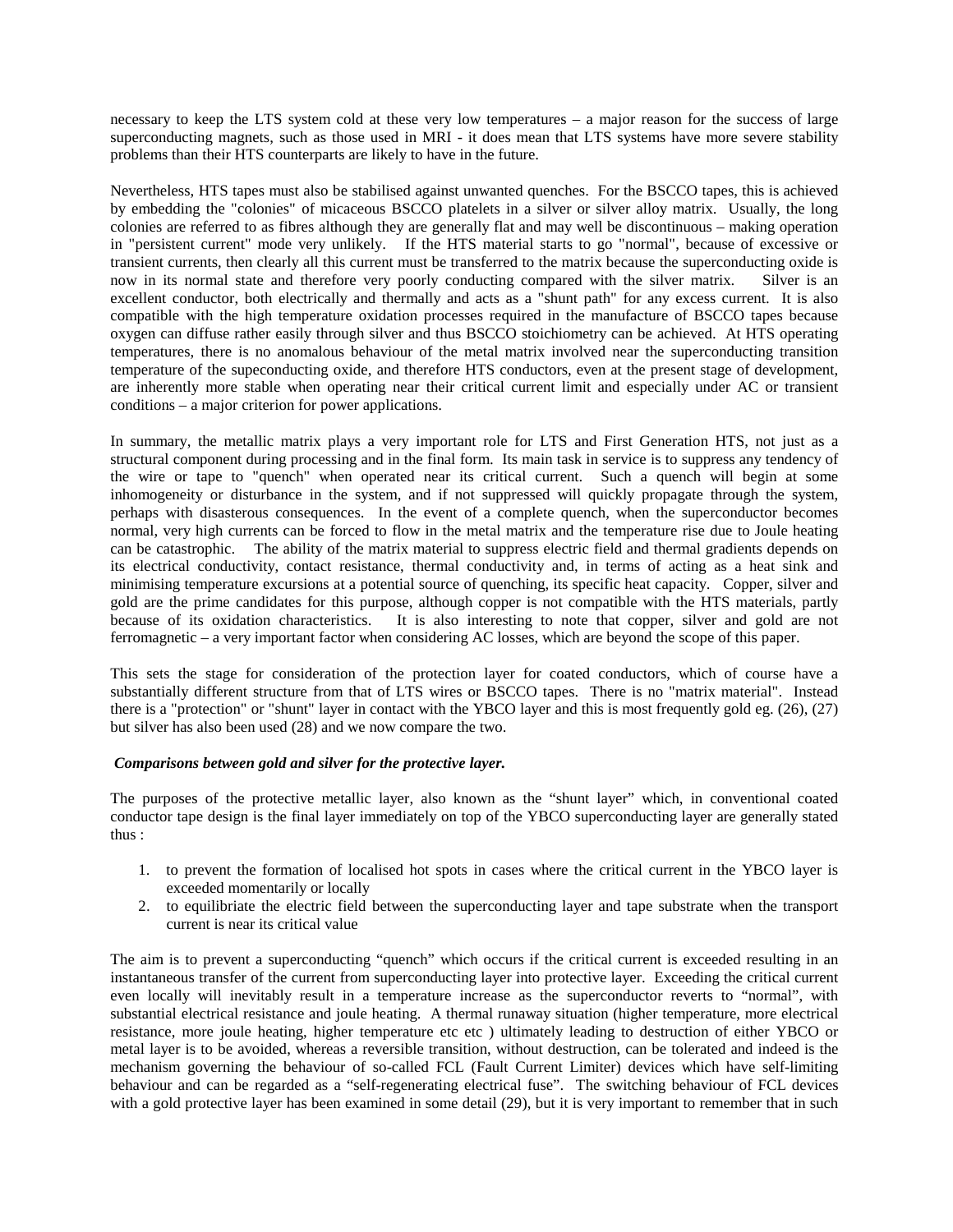devices the YBCO film is in excellent contact with the single crystal sapphire substrate with its excellent thermal conductivity at the operating temperature of 77K. Consequently, the gold film is primarily used for electrical purposes and its thermal role is minimal. For this reason it can be thinner than for coated conductors.

The key question is "What are the intrinsic properties of the shunt layer relevant to 1. and 2. above?"

Obviously, high thermal conductivity is required to suppress the formation of hot spots by conducting localised heat away rapidly, preventing extreme temperature excursions which could lead to melting in the worst case. Also high electrical conductivity is required to maximise the effect of the shunt and to prevent localised high potentials which could lead to electrical breakdown in the worst cases, when the critical current is exceeded, and result in permanent damage to the materials. For metals, where the thermal conductivity and the electrical conductivity are both essentially governed by the same entity – the conduction electron's transport characteristics – and there is the wellknown "Weidemann-Franz Law" which states that the ratio of thermal conductivity to electrical conductivity is a constant over a very wide temperature range. Consequently silver and gold, both having high electrical conductivity, also have high thermal conductivity. (Copper is similarly endowed, but it is not suitable here because it is not oxidation resistant enough for the film deposition stages.) Gold has lower conductivity, both thermal and electrical, than silver by about a factor of 0.75, but in our opinion this is more than adequately compensated by a factor of two higher specific heat capacity at liquid nitrogen temperatures, allowing the gold layer to absorb twice as much energy as a silver layer of similar thickness for the same temperature rise. This is in turn a consequence of the increased density of gold – almost a factor of two. This is clearly because both gold and silver have almost the same ionic radius and the same FCC structure, but gold has nearly twice the atomic weight. Additionally, the lattice matching of gold is closer to that of the underlying YBCO film and nickel substrate, and the linear expansion coefficient is closer to that of the YBCO film and nickel substrate too. See Table 3 for the important comparisons.

The above phenomenonological model needs to be described mathematically and made quantitative. There is at least one model in the literature (30) which attempts to calculate the interchange of current between the HTS film and shunt layer using analytical and finite element methods, but this is concerned more with equivalent circuit models and contact resistance considerations for gold layers and no comparisons are made with silver.

## *Ballpark calculations of tonnage of gold required.*

The first calculations of future gold usage for the protective layer application has proceeded in three ways, giving essentially the same results. The starting point is to choose a value for the thickness of the layer deemed to be adequate to give sufficient protection. Typical values in the literature range from 0.3 to 3 microns, with the higher performance YBCO tapes needing thicker protective layers, obviously. A convenient value to take is one micron, and a convenient tape geometry is one cm wide with a one micron thick YBCO layer with a current density of one million amps per square cm in self-field at 77K. This has been the typical target structure for several years and has now been realised by a number of groups around the world, although there is no universally agreed layer thickness.

Such a tape will carry 100A at 77K, and as much as 1000A at 4.2K, requiring much more protection (a thicker gold layer), but we restrict the argument here to the higher temperature usage. A one metre length of this tape will have a gold layer volume (length  $\times$  width  $\times$  thickness) of (100cm  $\times$  1cm  $\times$  0.0001cm) ie. 0.01 cc. Since the density of gold is 19.3 gm/cc, the mass of gold used is about 0.2 g for every metre of tape manufactured.

We now proceed to estimate usage of gold from three different forecasts of coated conductor usage :

1. A standard superconducting MRI magnet uses 200km of LTS wire, and there are approximately 2000 such magnets made every year, representing half of the world's use of superconducting wire. Assuming a direct replacement scenario, which is unlikely from a technical standpoint, but nevertheless serves as a useful starting point, the weight of gold required for the one micron thick protective layer is :

 $0.2 \times 200,000 = 40,000$ g = 0.04 metric tonnes per magnet.

For 2,000 magnets (50% of the world's use of LTS wire), this equates to 80 tonnes per year.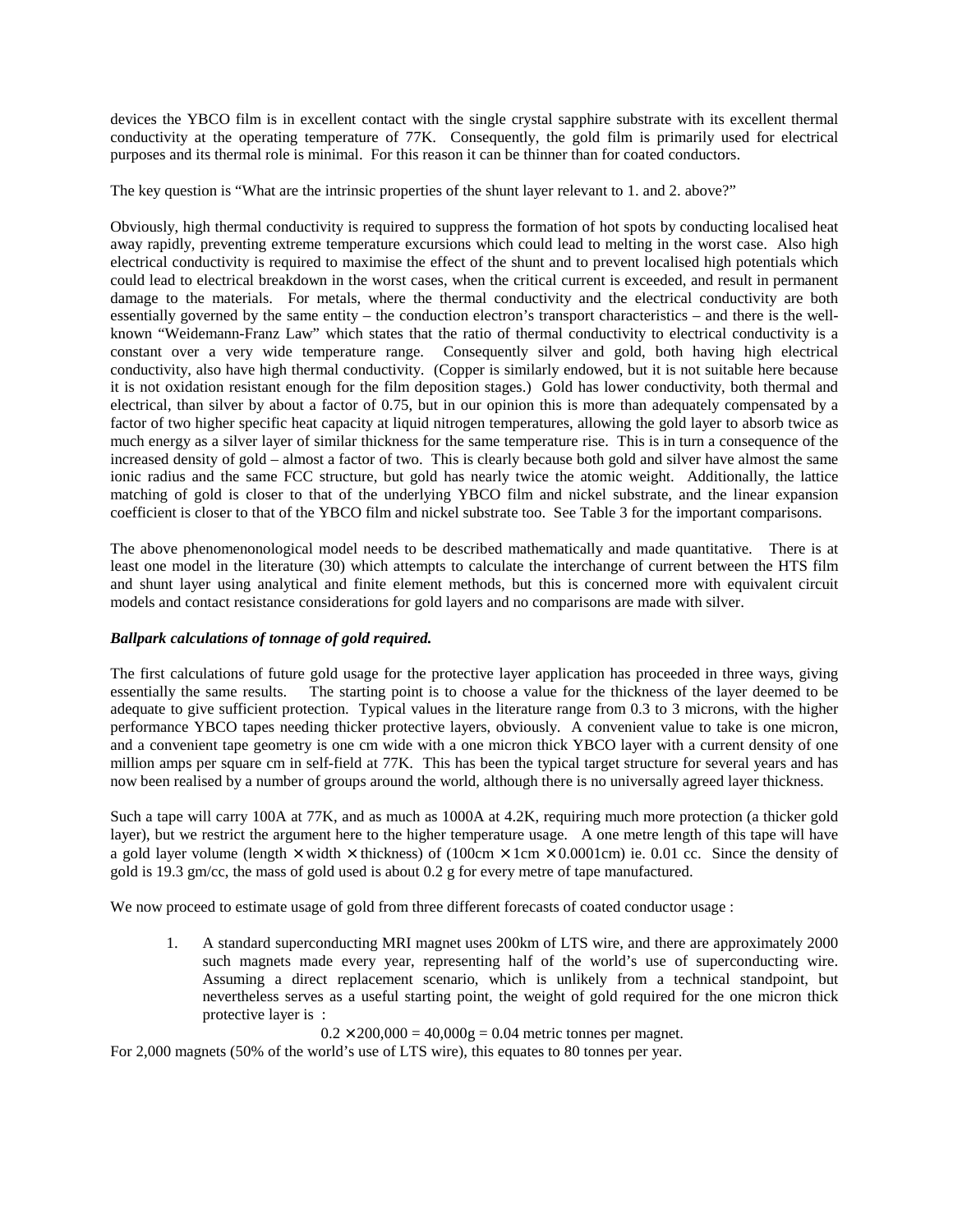- 2. The production capacity of the largest US BSCCO plant (American Superconductor) will be 20,000km by 2010, but most observers hold that this will translate directly into YBCO coated conductor capacity if certain key scale-up problems can be solved and the tapes carry 200A, requiring double the protection. If one assumes that the world demand will be a factor of ten greater than the US demand, then the weight of gold required will again be 80 tonnes per year, this time assuming a two micron gold layer thickness because the current requirement in the tapes will be at least 200A..
- 3. The US DOE (Department of Energy) also forecasts a 20,000km per year usage for the US power distribution network alone by 2020, and again this translates into a factor of ten greater worldwide, and again results in a figure of about 80 tonnes per year for a two micron gold thickness. However, it is likely that other uses, for example, in transport (Maglev trains, lightweight transformers and ship's motors etc), will be significant too, and another order of magnitude use is conceivable if HTS is adopted in a range of markets.

Clearly, a crucial point is the thickness of gold required for protection. This may vary from application to application depending on the risk scenarios. One micron thickness was assumed here for the first calculation – replacement of existing MRI LTS wire. For the other calculations, which relate to future uses of coated conductor, a two micron layer protective thickness has been assumed because as the current carrying capacity requirement is increasing, the protective layer thickness will advance in proportion. A combination of experimental tests and modelling work is required to determine the effect of varying the thickness on the degree of protection afforded, and at the end of the day it will be a judgement made on techno-commercial grounds.

## *3-C's concepts – the alternative approach to coated conductors*

Very recently, there have been radically new concepts proposed for coated conductors at international conferences (31), (32). These are known as the "3-C's" concepts. A radically new approach to the fabrication of electrical machines based on coated conductor has been developed. Instead of long lengths of coated conductor tape being wound into coils in a conventional manner, a combination of thin film deposition and patterning techniques is used with an essentially coaxial cylindrical geometry to produce multilayer coils. These patterned coated conductor cylinders can subsequently be configured in different ways to form a variety of superconducting electrical machines all based on highly manufacturable "standard" cylindrical modules with high engineering current density. There is still the texture requirement for the films deposited on cylindrical formers, and many of the materials considerations are the same, although the new ideas greatly alleviate the problems associated with the thermo-mechanical properties of long length coated conductors, including handling and storage considerations. The immediate systems benefits include high engineering current density (no repetitive wasted substrate) and low ac losses.

The cost benefits of such standardized manufacturing may be very significant in future applications of coated conductor, but a principal driving force is that the scale-up to long lengths of coated conductor is proving very difficult worldwide whereas the measured properties of short samples are excellent for many applications. The 3- C's approach is expected to accelerate the development and use of coated conductors in electrical machines considerably, reducing time-to-market. See Figure 11 for a schematic test structure which will demonstrate i) fault current limiters (inductive and resistive) ii) transformers (step-up and step-down) iii) energy storage magnets and iv) a linear motor module. This captures the essence of the invention – a unified approach to different electrical machines.

The importance of the protective metallic layer remains the same as for the long lengths approach, but some of the details are different. Because of the emphasis on YBCO multilayers, which would be subjected to the various heat treatments during fabrication, it is increasingly likely that specialized silver-gold alloys would be developed, the precise composition of which would govern the retention and uptake of oxygen for the different layers of the coil. For example, inner layers may be subjected to more heat treatments than the outer layers deposited later, and this may require a different regime of oxygenation with different degrees of containment or access to preserve or reach the correct stoichiometry. Nanoengineering and microengineering concepts will be involved in the development of specific structures which facilitate a true YBCO multilayer approach.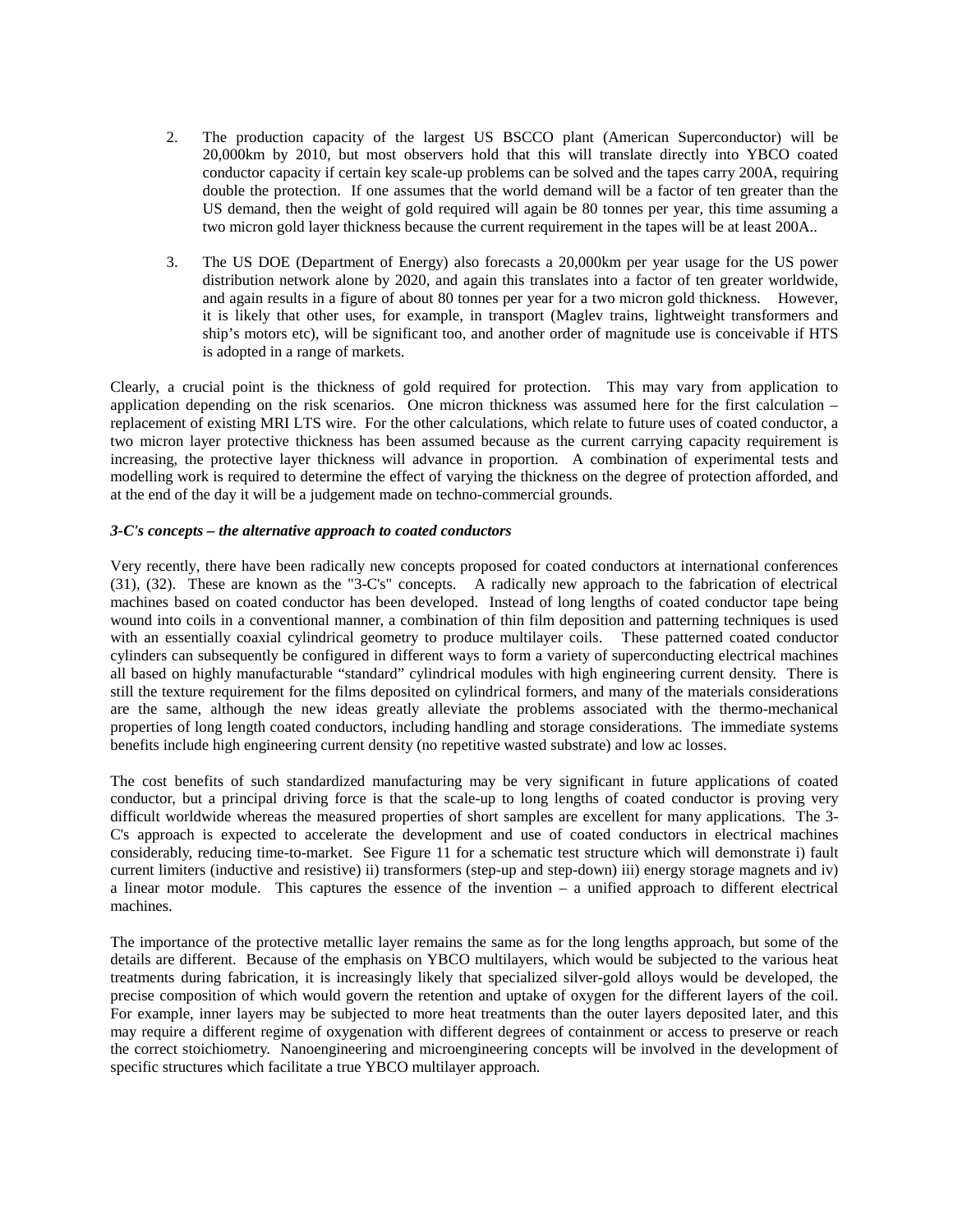#### *Conclusions and Recommendations*

In this paper we have traced the history of LTS and HTS, from a technical and commercial standpoint, and have highlighted a particular area where gold is likely to have an important role to play in the future – as the protective layer of choice in the new generation of HTS conductor presently under development for power applications. The gold tonnage requirement for either the long tape coated conductor methods, or the emerging alternative approach of coating rotating cylindrical formers, is predicted to be very substantial and dwarves any demand for gold in any superconductor devices destined for applications in the electronics area.

The main alternative to gold for the protective layer is silver, and more work needs to be done on comparing these two candidates. In the author's view, it is likely that a range of silver-gold alloys will be required for the multilayer technology being proposed, especially for the 3-C's approach. However, even for the mainstream long length coated conductors, the fundamental attributes of gold and silver need to be compared by both modelling and experimental methods in order to build up an understanding of the thicknesses required as a function of the level of protection demanded by a plethora of applications, some of which – current leads and fault current limiters – are already commercial realities.

### *References :*

- 1. H K Onnes, "Disappearance of the electrical resistance of mercury at helium temperatures ", Comm. Phys. Lab, University of Leiden, 1911, No. 124c.
- 2. W Meissner and R Ochsenfeld, Naturwissenshaften, 1933, 21, 787 1933
- 3. Maher, E F: "Apparatus for screening superconducting materials using the Meissner effect", UK Application 8824920.6, filed 1988, published as GB2226143A, 1990.
- 4. http://www.superconductors.org/Type1.htm#AuAgCu
- 5. O Bakai and Y Raniuk, "History of Physics Research in Ukraine", 1993, Kharkov Institute of Science and Technology.
- 6. J Bardeen, L Cooper, and J Schreiffer, "Theory of superconductivity", Phys. Rev. 1957, **108, 1175**
- 7. C Bean, "Magnetisation of hard superconductors", Phys Rev Lett., 1962, **8**, 250
- 8. B Josephson, Phys Lett 1, 251 (1962)
- 9. http://www.conectus.org/
- 10. D Dimos, P Chaudhari and J Mannhart, "Superconducting transport properties of grain boundaries in YBa<sub>2</sub>Cu<sub>3</sub>O<sub>7</sub> bicrystals", Phys. Rev. B, 1990, 41, 4038.
- 11. B. A. Glowacki, M. Vickers, E. Maher : "A smart look at grain boundaries", Materials World, Nov. 1998, 683.
- 12. N. A. Rutter, M. E. Vickers, Z. H. Barber, A. P. Bramley, b. a. Glowacki, J. E. Evetts, E. Maher : "Texture development in Pd and Ag layers on Ni-based substrates for coated conductor applications", Proc. of the Fourth European Conf. on Appl. Supercond. (EUCAS'99), Barcelona, Spain, Sept. 14-17, 1999, Inst. Phys. Conf. Ser. **No 167**, pp 403-410.
- 13. J Bednorz and K Mueller, "Possible high Tc superconductivity in the Be-La-Cu-O system", Phys Rev B, 1986, **64**, 189.
- 14. J Mulholland, T Sheahen and B McConnell, "Analysis of future prices and markets for high temperature superconductors", U.S. Department of Energy, 2001.
- 15. C Friend, C Wellstood, D Vazquez and E Maher "Variable-temperature critical current measurements on YBaCuO coated conductors", Supercond. Sci. Technol. 2003, **16**, 65-70.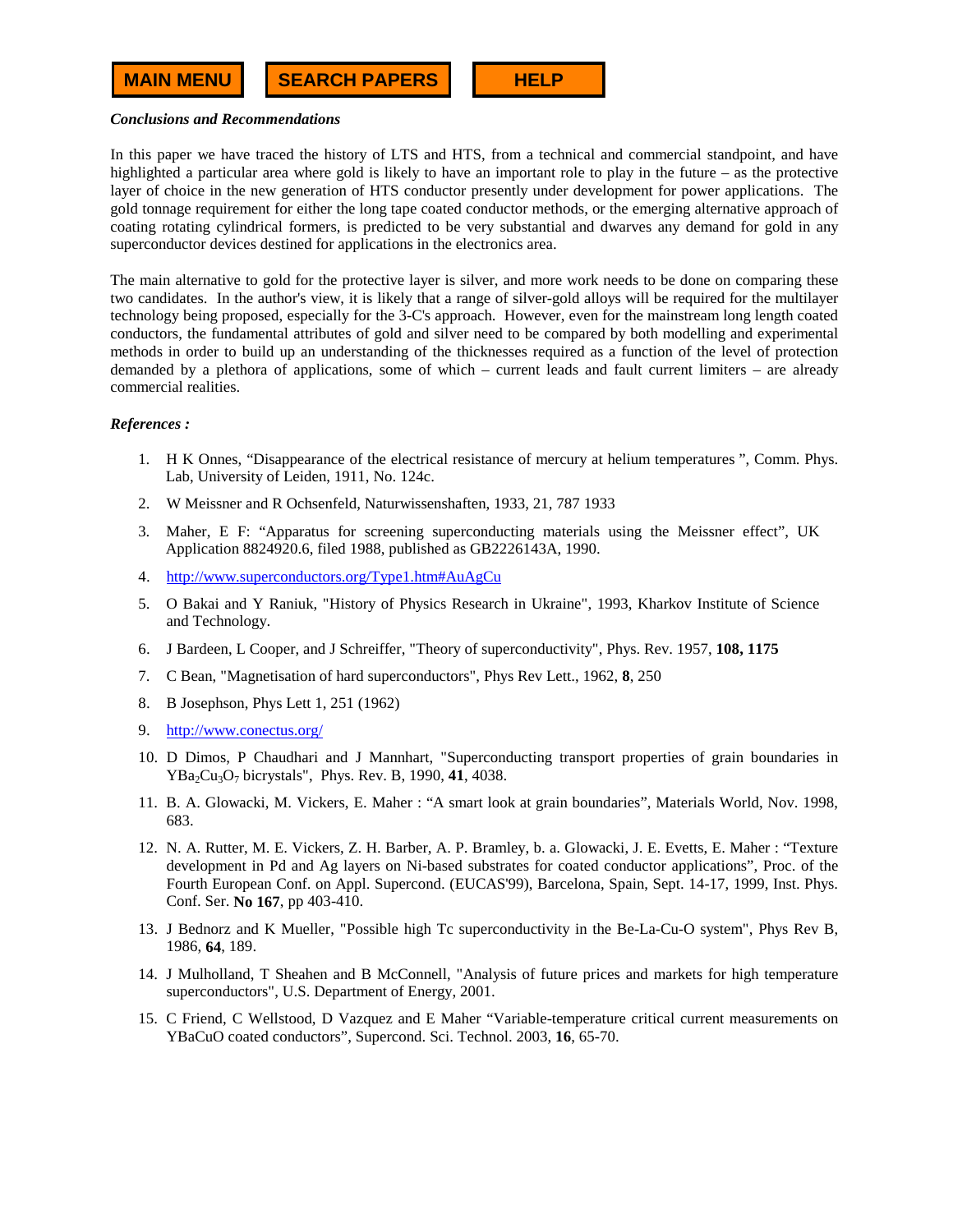- 16. A Goyal, D Norton, J Budai, M Pranthaman, E Specht, D Kroeger, D Christen, Q He, B Saffian, F List, D Lee, P Martin, C Klablunde, E Hardtfield and V Sikka, "High critical current density superconducting tapes by epitaxial deposition of YBCO thick films on biaxialy textured metals", Appl. Phys. Lett., 1996, **69**, 1975.
- 17. J. Eickemeyer, D. Selbmann, R. Opitz, E. Maher and W. Prusseit, "Effect of nickel purity on cube texture formation in RABiT-tapes", Physica C: Superconductivity, 2000, **341-348** 2425.
- 18. H Kinder, P Berberich, W Prusseit, S Rieder-Zecha, R Semerad, and B Utz, "YBCO film deposition on very large areas up to 20×20cm2 ", Physica C, 1997, **282-287**, 107.
- 19. X. Wu, S Foltyn, P Arendt, J Townsend, C Adams, I Campbell, P Tiwari, Y Coulter and D Peterson, "High current YBa<sub>2</sub>Cu<sub>3</sub>O<sub>7-x</sub> films on flexible Ni substrates with textured buffer layers" Appl. Phys. Lett., 1994, **65**, 769.
- 20. Y Iijima, K Kakimoto, M Kimura, K Takeda, and T Saitoh, "Reel-to-reel continuous formation of Y-123 coated conductors by IBAD and PLD method", IEEE Trans. Appl. Supercond. 2001, **11**, 2816.
- 21. G De Winter, J Denul and R De Gryse, "Development of ion assisted deposition of biaxially textured aligned YSZ layers", Inst. Phys. Conf. Ser. **No. 167**, 635.
- 22. Y Sato, K Matsuo, Y Takahashi, K Muranaka, K Fujino, S Hahakura, K Ohmsatsu, H Takei, "Development of YBa2Cu3OY tape by using inclined substrate method", IEEE Trans. Appl. Supercond. 2001, **11**, 3365.
- 23. R Metzger, M Bauer, K Numssen, R Semerad, P Berberich and H Kinder, "Superconducting tapes using ISD buffer layers produced by evaporation of MgO or reactive evaporation of magnesium", IEEE Trans. Appl. Supercond. 2001, **11**, 2826.
- 24. Energetics Inc, "Coated Conductor Technology Development Roadmap", U.S Departmnent of Energy Superconductivity for Electric Systems Program, August 2001.
- 25. E Maher, "Novel coil fabrication techniques", International Patent Application PCT/GB02/03898 published as WO 03/019589, 6th March 2003.
- 26. R. Nemetschek, W Prusseit, B. Holzapfel, J. Eickemeyer, B. DeBoer, U. Miller and E. Maher, "Continuous YBa2Cu3O7-tape deposition by thermal evaporation", Physica C, 2002, **372-376**, 880.
- 27. A Usoskin, J Knoke, F Garcia-Moreno, A Issaev, J Dzick, S Sievers and H Freyhardt, "Large area HTScoated stainless steel tapes with high critical currents", IEEE Trans. Appl. Supercond. 2001, **11**, 3385.
- 28. L Mazur, D Buczek, E Harley, T Kodenkandath, X Li, J Lynch, N Nguyen, M Rupich, U Schoop, J Scudiere, E Siegal, C Thieme, D Verebelyi, W Zhang and J Kellers, "The status of commercial and developmental HTS wires", International Symposium on Superconductivity, Yokohama, Japan, November 11-13, 2002.
- 29. R Nies, W Schmidt, B Seebacher, B Utz and H-W Neumueller, "Preparation of switching elements for a resistive-type HTS fault current limiter", Inst. Phys. Conf. Ser. **No. 167**, 1025.
- 30. A Usoskin, A Issaev, H Freyhardt, M Leghissa, M Oomen and H-W Neumueller, "Interchange of current between shunt layer and HTS film in long coated tapes", Physica C, 2002, **372-376,** 857**.**
- 31. E Maher, "Coated conductor cylinders an alternative approach", International Workshop on Coated Conductors for Applications (CCA 2003), Orta S Guilio, nr. Milan, Italy, Sept. 12-13, 2003.
- 32. J Abell, R Chakalova, Y Cheung, T Button and E. Maher, "Growth of multi-layer coated conductors on curved surfaces", International Workshop on Coated Conductors for Applications (CCA 2003), Orta S Guilio, nr. Milan, Italy, Sept. 12-13, 2003.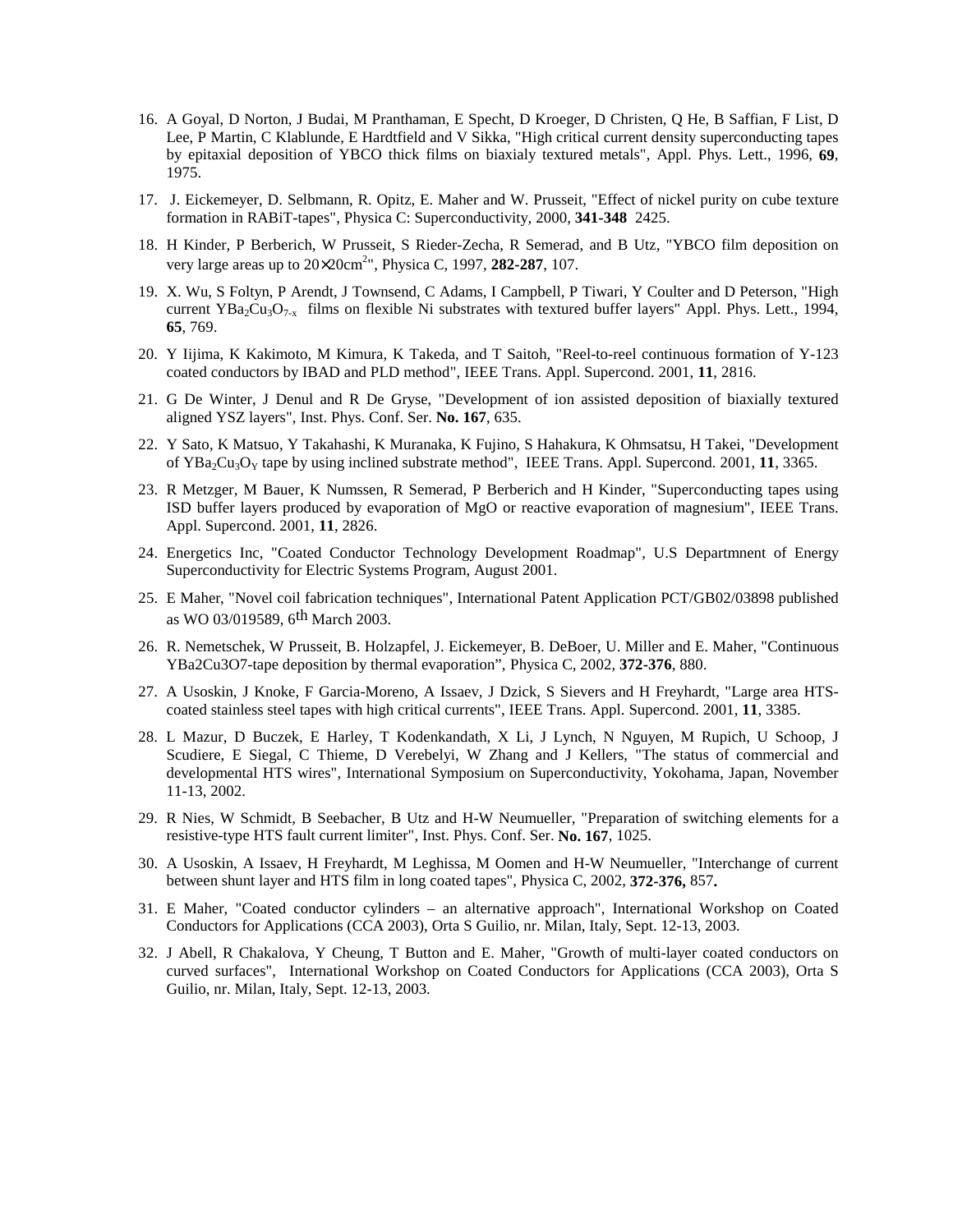

FIGURE 2 : Showing how critical current increases as temperature is decreased below  $T_c$ .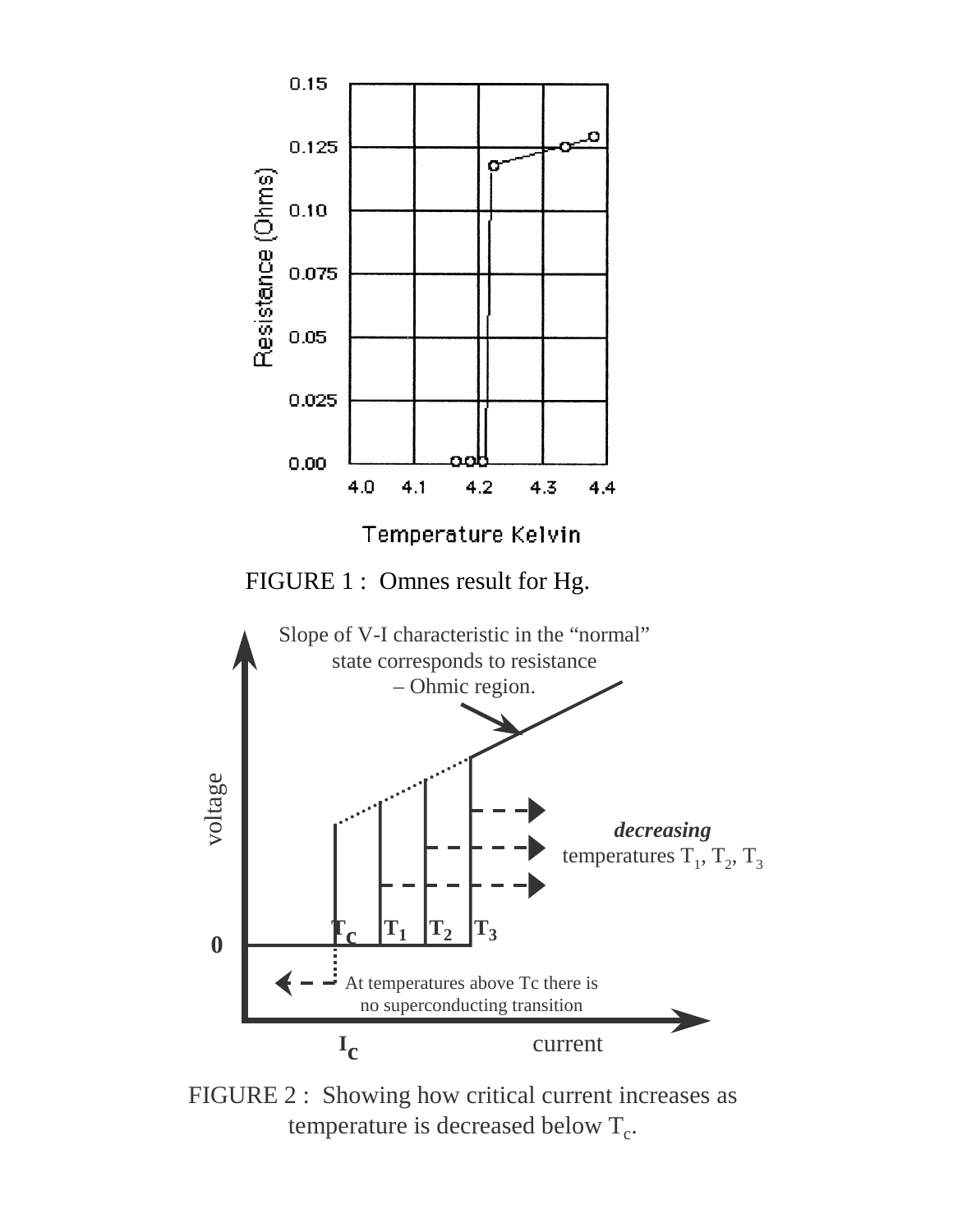

FIGURE 3 : Showing how critical current decreases as magnetic field is increased above  $H_c$ .

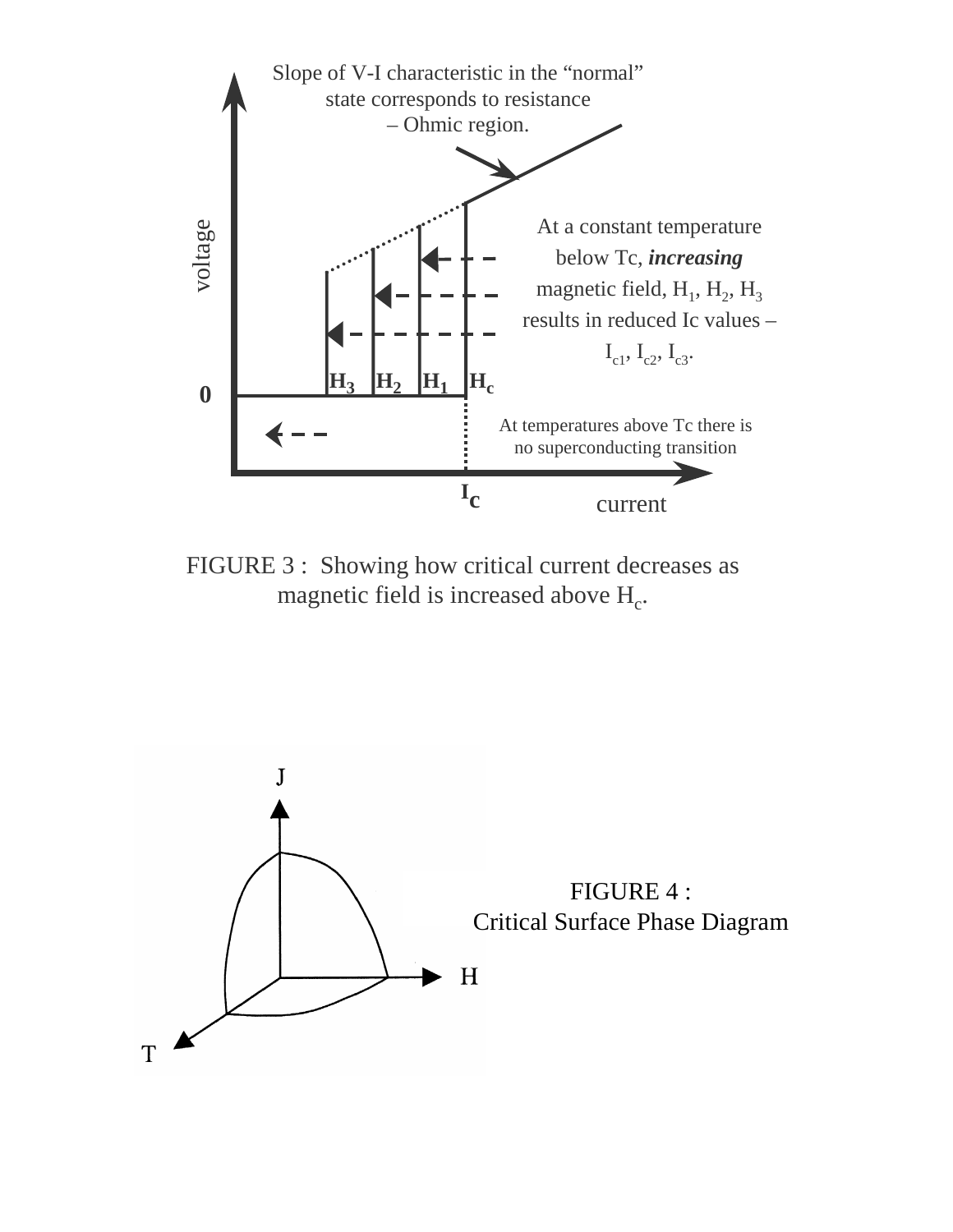

FIGURE 5 : The Meissner Effect. a) above  $T_c$ , flux lines penetrate the superconductor b) below  $T_c$ , flux lines are excluded



FIGURE 6 : Superconducting elements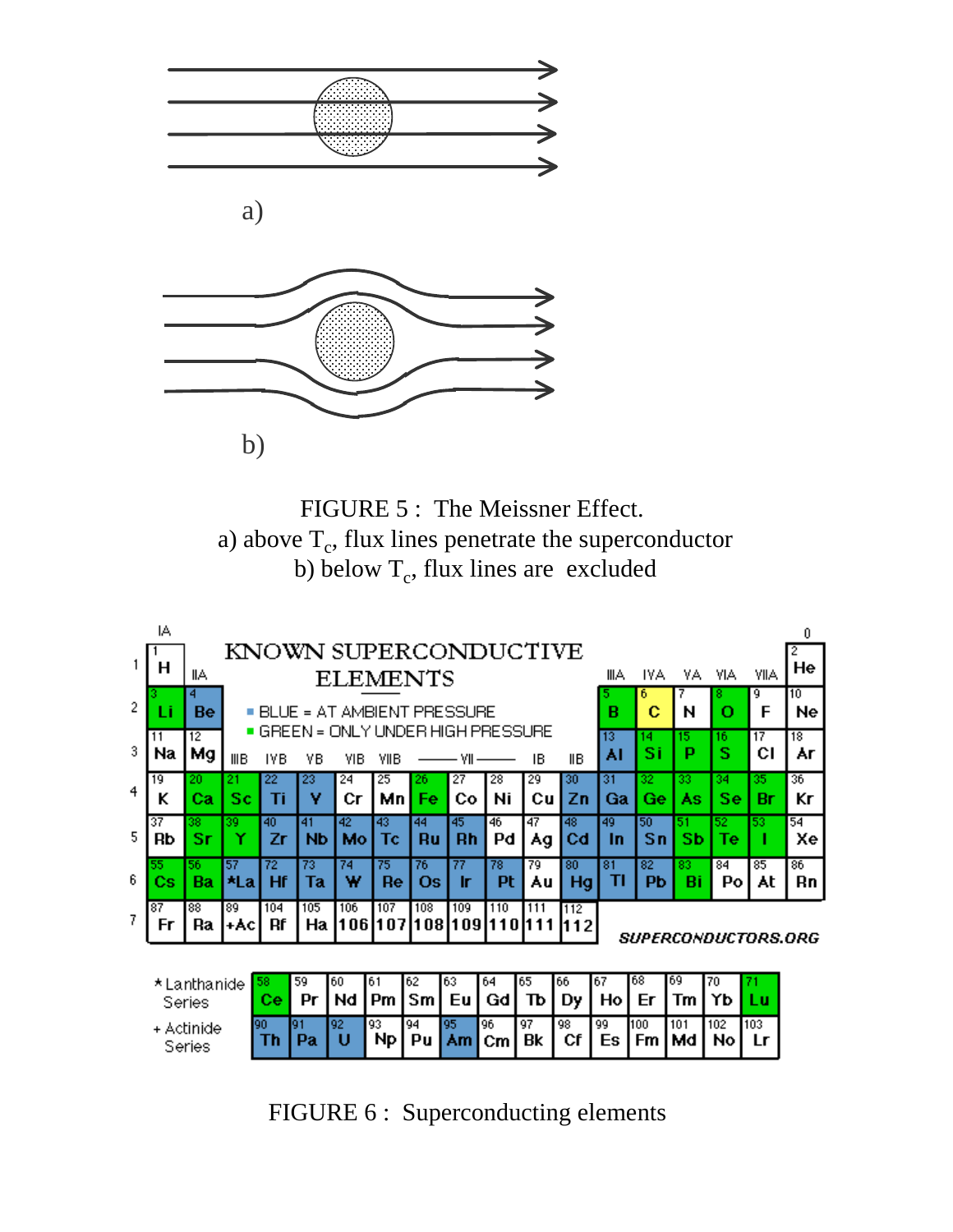

FIGURE 7 : Flux exclusionThe Meissner Effect – comparison of Type I and Type II materials..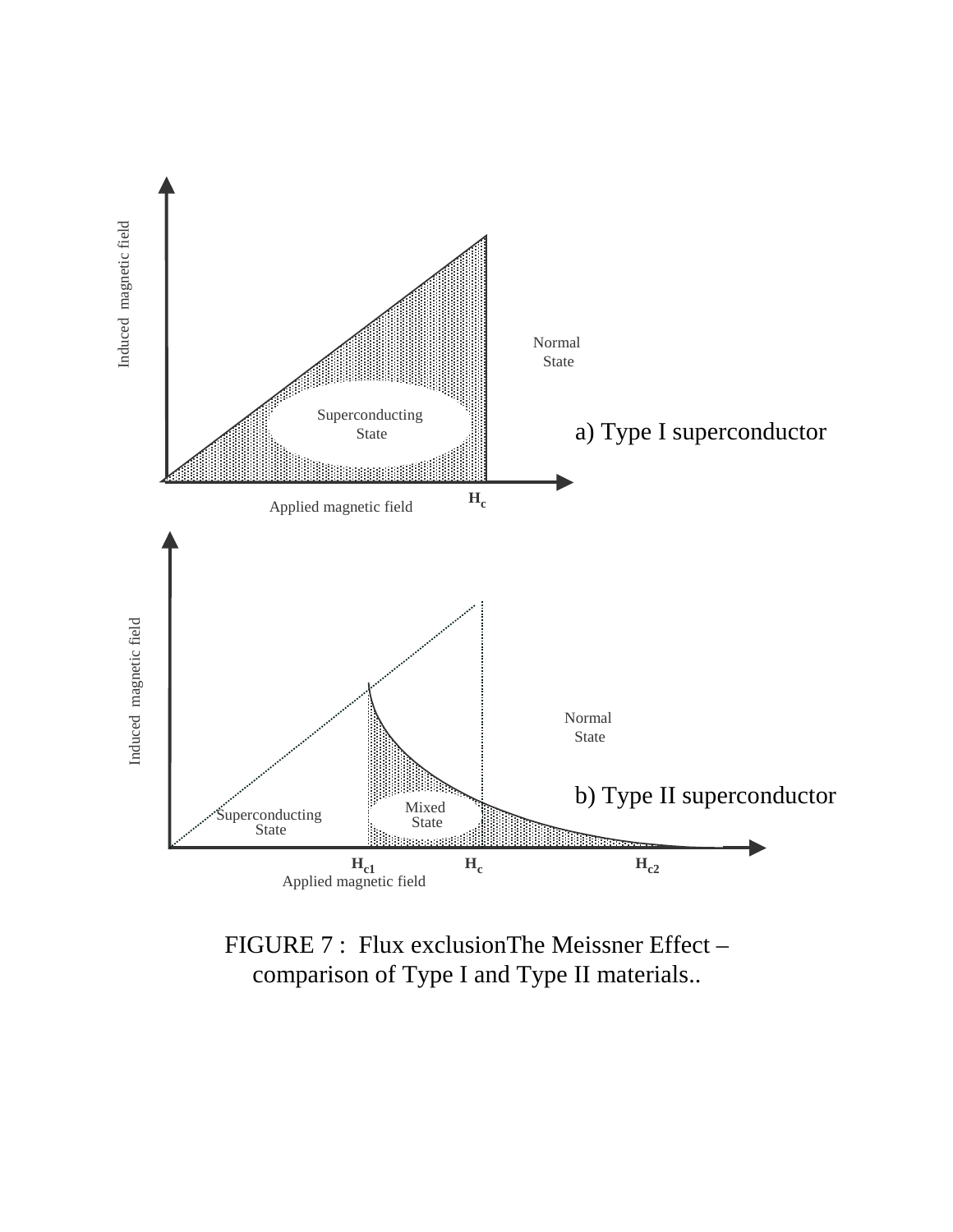- A new generation of HTS superconductor consisting of a flexible metallic substrate, a buffer layer(s) a YBCO coating for high Jc and excellent performance "in field", AND a metallic protective overlayer.
- The buffer and YBCO layers are always textured.
- The substrate may be textured (RABiTS), or texture may be induced in the first buffer layer (eg by IBAD or ISD).



FIGURE 8. Structure and Principle of Coated Conductor



FIGURE 9 : US DOE forecasts for HTS wire demand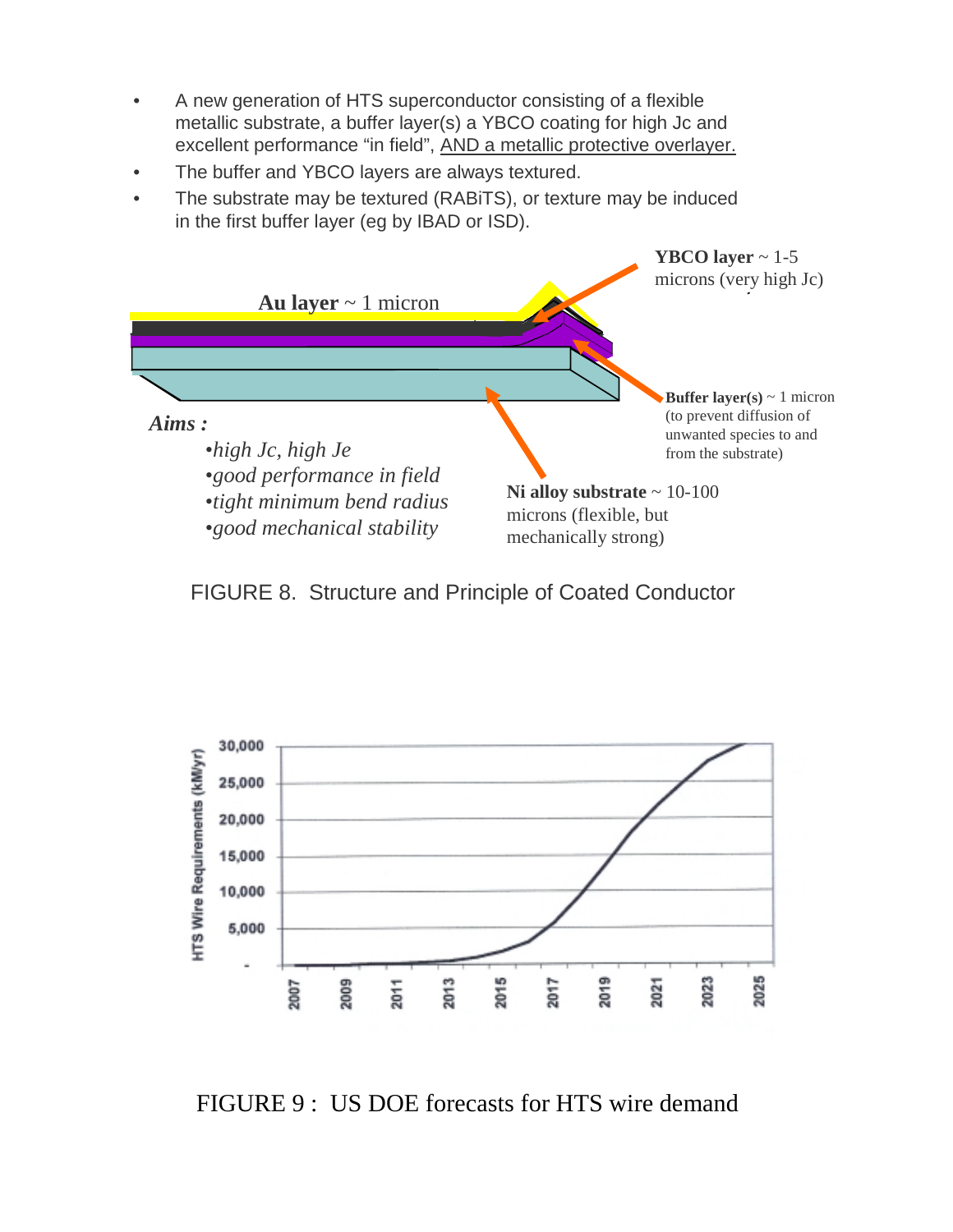

# FIGURE 10 : Extracts from Conectus Survey Dec. 2001



FIGURE 11 : 3-C's proposed single layer test structure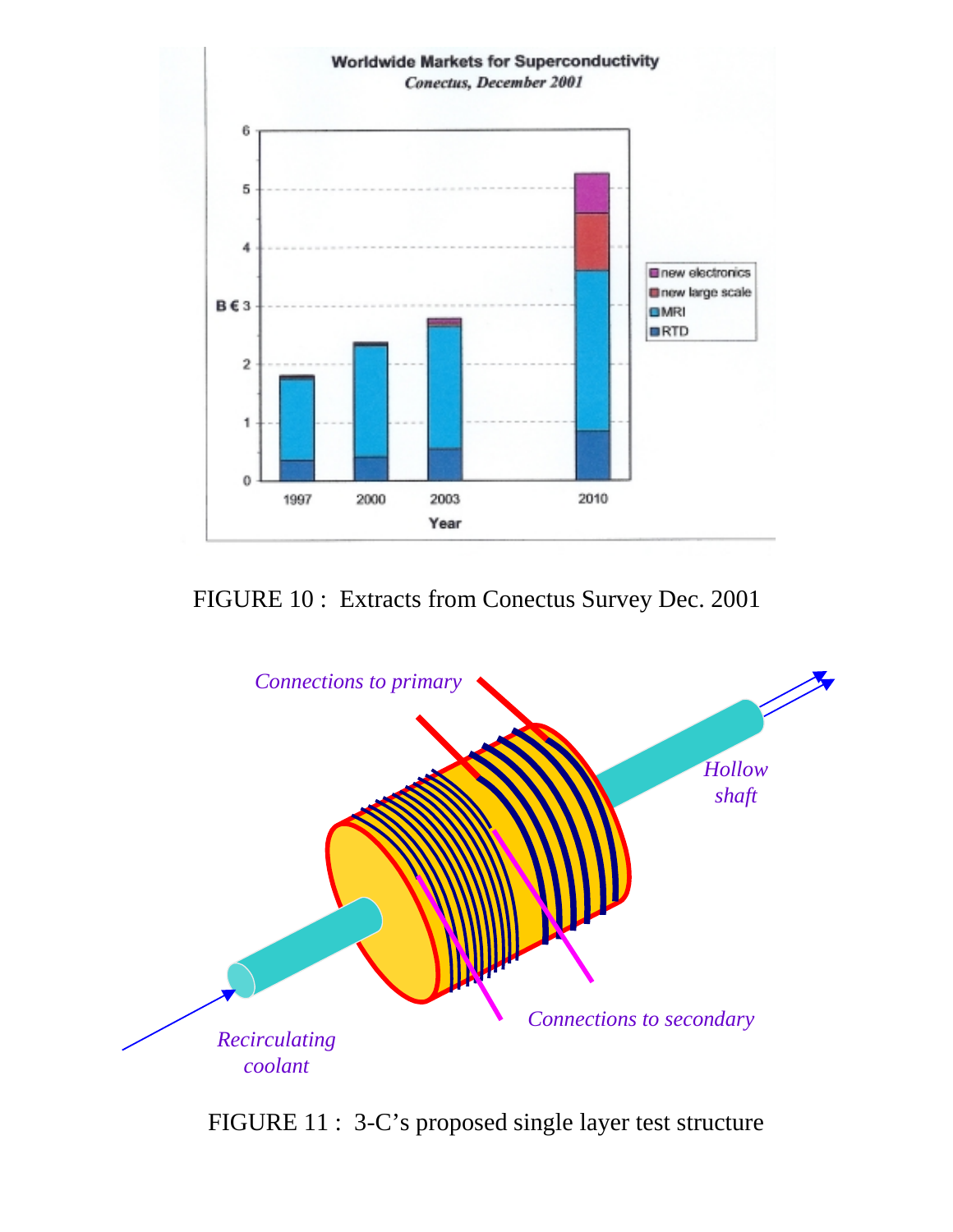| Year | <b>Motors</b> | <b>Transformers</b> | Generators | <b>Cables</b> | Total     |
|------|---------------|---------------------|------------|---------------|-----------|
| 2011 | 228           | 0                   | 6,926      | 4,117         | 11,270    |
| 2013 | 956           | 0                   | 24,710     | 14,405        | 40,071    |
| 2015 | 4,025         | 243                 | 83,634     | 48,335        | 136,236   |
| 2017 | 15,399        | 1,451               | 227,535    | 135,001       | 379,386   |
| 2019 | 50,968        | 9,353               | 445,693    | 318,844       | 824,857   |
| 2021 | 108,429       | 56,081              | 592,904    | 488,783       | 1,246,196 |
| 2023 | 148,770       | 222,277             | 656,499    | 570,326       | 1,597,872 |
| 2025 | 164,072       | 390,964             | 675,656    | 586,284       | 1,816,975 |

Projected Market for HTS Devices (Thousands of Dollars)

# Table 1 : DOE Forecasts for HTS Devices for US National Distribution System.

| <b>Worldwide Markets for Superconductivity</b><br>& Market Shares for Low-Tc / High-Tc Superconductors (in M €) |              |              |              |              |  |  |  |  |
|-----------------------------------------------------------------------------------------------------------------|--------------|--------------|--------------|--------------|--|--|--|--|
| <b>Business Field</b>                                                                                           | Year<br>1997 | Year<br>2000 | Year<br>2003 | Year<br>2010 |  |  |  |  |
| Research & Technological Development (RTD)                                                                      | 355          | 415          | 550          | 840          |  |  |  |  |
| Magnetic Resonance Imaging (MRI)                                                                                | 1400         | 1900         | 2100         | 2750         |  |  |  |  |
| <b>TOTAL of RTD &amp; MRI</b>                                                                                   | 1755         | 2315         | 2650         | 3590         |  |  |  |  |
| New Large Scale Applications                                                                                    | 35           | 25           | 55           | 980          |  |  |  |  |
| New Electronics Applications                                                                                    | 20           | 30           | 75           | 680          |  |  |  |  |
| <b>TOTAL of Emerging New Businesses</b>                                                                         | 55           | 55           | 130          | 1660         |  |  |  |  |
| <b>TOTAL WORLDWIDE MARKET</b>                                                                                   | 1810         | 2370         | 2780         | 5250         |  |  |  |  |
| Market Shares for Low-Tc Superconductors                                                                        | 1805         | 2355         | 2730         | 3650         |  |  |  |  |
| Market Shares for High-Tc Superconductors                                                                       | 5            | 15           | 50           | 1600         |  |  |  |  |

# TABLE 2 : Extracts from Conectus Survey Dec. 2001